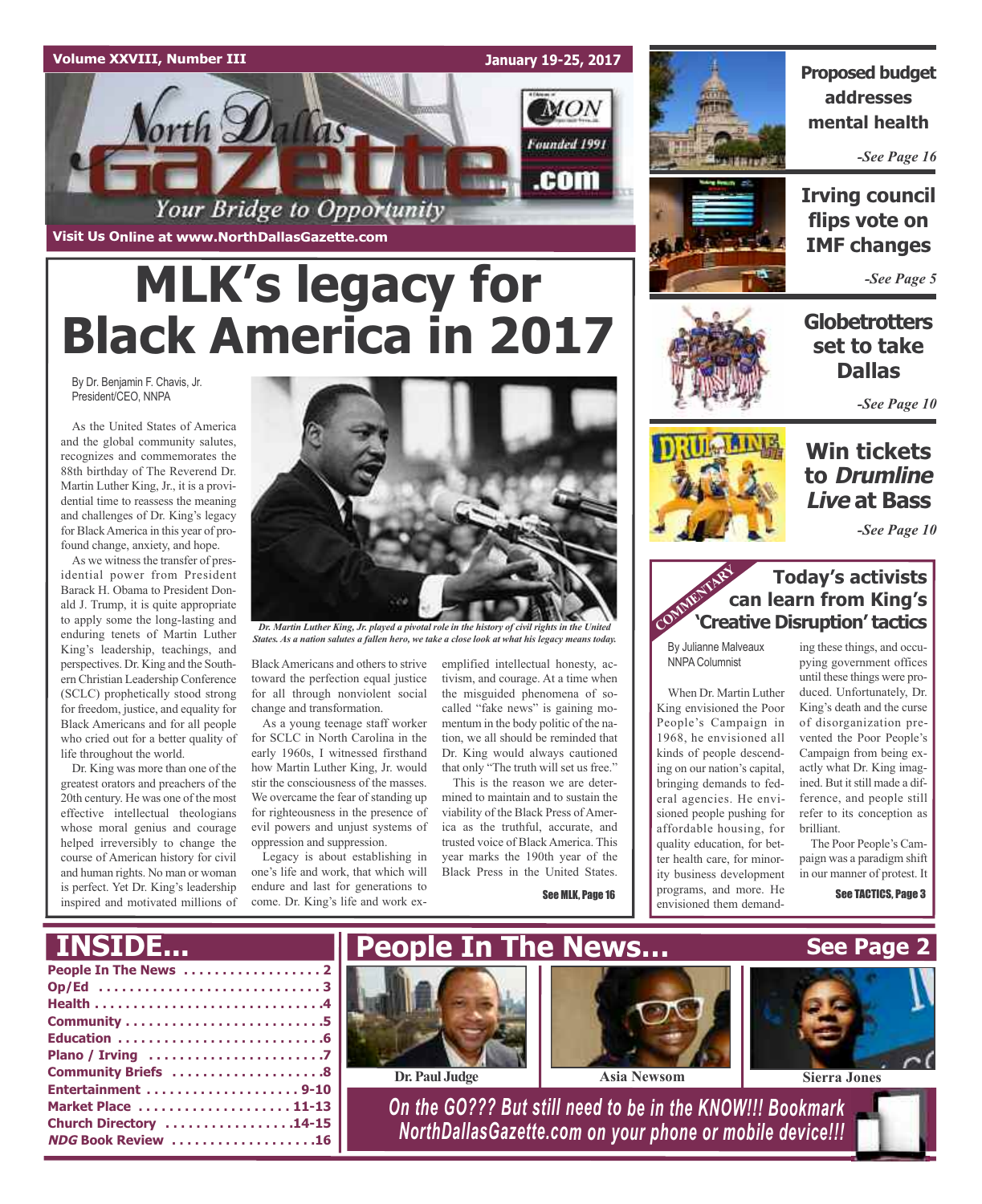#### **People in the News www.NorthDallasGazette.com**

### **Dr. Paul Judge**

Dr. Paul Q. Judge is a serial entrepreneur and noted scholar. He has founded several companies that grew and resulted in successful acquisitions.

Dr.Judge is cofounder and Executive Chairman of Pindrop Security, provider of phone anti-fraud and authentication solutions, founded in 2011. He is also a cofounder of Monsieur, the creator of the robotic bartender.

He is a founding partner at Tech Square Labs a company building studio based in Atlanta. The first company incubated by @TechSquare is Rescour which provides au-



tomated market research for commercial real estate.

Dr. Judge currently serves as Chief Research Officer and VP at Barracuda Networks. In 2009, Barracuda Networks acquired Purewire

### **Asia Newsom**

Being a successful entrepreneur is not dependent on age, as shown by this 13 year-old from Detroit, Michigan. Her name is Asia Newson, and she is known locally and nationally as "Super Business Girl." It's the perfect name for a determined young girl whose company is targeted to make \$100K this year, and for someone who wants to help other young girls do the same!

Newson actually got started at the age of five selling candles door-to-door



with her dad, who is also an entrepreneur. She bought the wholesale candles for \$1 and sold them for \$10. At the time, many people bought her candles because they couldn't resist her cuteness. But as she grew older, the situation changed. She knew she could no longer rely on her cuteness if she wanted to create a successful and long-lasting business.

In 2000, Dr. Judge joined the founding team of CipherTrust which became one

bile, and Emailage.

Inc, a leading Web securityas-a-service company that Judge founded. Purewire was started in 2007 and acquired within two years. In that time, Purewire grew to almost 40 employees, received several industry awards, and built an impressive customer base. He heads Judge Ventures, an investment firm that focuses on opportunities in making the Internet safe, useful, and entertaining. He is an investor and advisor at Ionic Security and Limitless Smart Shot and an investor in dozens of great startups including Bluebox, StarMo-

### **challenges**

When Newson was older, local security guards began banning her from public places because they suspected she was running some kind of scam. With her mother's help, she went downtown and got a vendor's permit. By this time, she had trained 20 others

of the fastest growing companies in North America reaching 300 employees and over 3000 customers in more than 50 countries including half of the Fortune 500. CipherTrust was acquired by Secure Computing for \$273 million in 2006. From 2006- 2007 Dr. Judge served as Chief Technology Officer and Senior Vice President of publicly traded Secure Computing. During his tenure at CipherTrust and Secure Computing, Dr. Judge headed the technology strategy and product delivery including research, engineering, and product management. Prior to his tenure at CipherTrust, Dr. Judge worked briefly with IBM and

but security continued to be suspicious.

#### **The game changer**

Everything changed, however, when, by chance, she ran into Quicken Loans founder, Dan Gilbert, who is also a famous entrepreneur who has been helping to rebuild downtown Detroit. Gilbert recognized her as Detroit's "Super Business Girl." She met with him in his office and he said, "I have keys to the city, and I can sell anywhere!"

From that point forward, everything changed. She improved her product packaging and began to enlist merous awards including being recognized by MIT's Technology Review Magazine as one of the top 100 young innovators in the world in 2003, featured in Black Enterprise's list of '50 Most Powerful Players Under 40'in 2005, named in The Network Journal's '40 Under 40' in 2005, awarded the Black Engineer of the Year Special Recognition Award in 2006, selected as one of Atlanta's Power 30 Under 30 and listed in InfoWorld's Top 25 CTOs in 2007. In 2008, Baton Rouge Business Report selected him as a 'Top Forty Under 40.'In 2009, Paul was named Geor-

Dr. Judge has received nu-

NASA.

gia Corporate CIO of the Year.

He is an inventor of about 30 patented and patent-pending computer security technologies. Dr.Judge hasspearheaded multiple research initiatives and founded the Internet Research Task Force's Anti-Spam Research Group. Dr. Judge is a recognized authority on information security issues, having authored numerous papers that have been published in leading academic journals and presented at multiple conferences. Dr.Judge holds a B.S. in Computer Science from Morehouse College, and received his Ph.D. and M.S. in Network Security from Georgia Tech.

the help of partners.

She continued to train more people, and her web site really took off, producing more and more orders from her sales of candles, shirts, book bags and school supplies. This got her a lot of media attention; she even appeared on The Ellen De-Generes Show.

#### **Helping and training others**

Newson has always been focused on helping others. The idea of training others to sell her candles is to teach other children how to make their own money. Her

advice to others is to never give up, and don't be afraid to fail.

She explains, "No matter what is going on in your life…no matter what other family responsibilities you have…no matter what your age, geography or gender, you can be a success. Just don't give up."

Newson obviously never gave up, and for a certainty we are going to hear much more from this very special entrepreneur! For more information about Asia and/or her company, visit www.superbusinessgirl.com

### **Sierra Jones**

The 25th Annual Gardere MLK Jr. Oratory Competition, co-presented by Dallas ISD, was held at the Majestic Theatre on Friday, Jan. 13 from 11 a.m. to 12:30 p.m. Incorporating ideals from Dr. King's writings and speeches, eight fourthand fifth-grade Dallas ISD elementary school students presented original speeches addressing the topic: "If Dr. King were alive today, what would he say about Muhammad Ali's contribution to society?"

Eleven-year-old Sierra Jones, a fifth-grade student at Charles Rice Learning Center in Dallas, captured first place. Sierra's speech



highlighted Ali's refusal of the Vietnam War, as well as his boxing triumphs, tying together Ali's fights in and out of the ring.

"So I would say fight when you are tired, fight for what you believe, fight like my friend Muhammad Ali fought when you cannot fight anymore."

#### **2017 Winners**

• Sierra Jones (1st place winner)

• Jace Roberson (2nd place winner)

• Asad King (3rd place winner)

In celebration of the 25th anniversary of the event, the competition grew from 15 schools to 25 participating schools this year. More than 160 students participated in the in-school competitions held last fall to qualify for 25 positions to represent their school in the semifinal round. Then, eight finalists were selected to advance. At all three levels of competition, students were judged on their delivery, stage presence, content in-

terpretation and memorization. Finalists will receive monetary gifts in varying amounts.

Established in Dallas in 1993 by Gardere Wynne Sewell LLP, the Gardere MLK Jr. Oratory Competition is hosted annually in conjunction with Martin Luther King Jr. Day to encourage the community to remember and pay tribute to the late civil rights leader's legacy.

Presented in the spirit of learning and celebration, the event is designed to highlight the cultural diversity of the community, while recognizing and encouraging the writing and presentation skills of elementary school students.



**Not Ce rtified by the Te x a s Boa rd of Lega l Spe c ia l i za tion** ¥ If you qualify. \*Fees quoted above are minimum down payment needed to begin processing your case. 2730 N. Stemmons Frwy, Suite 409 • Dallas, TX 75207

**Every business has it's**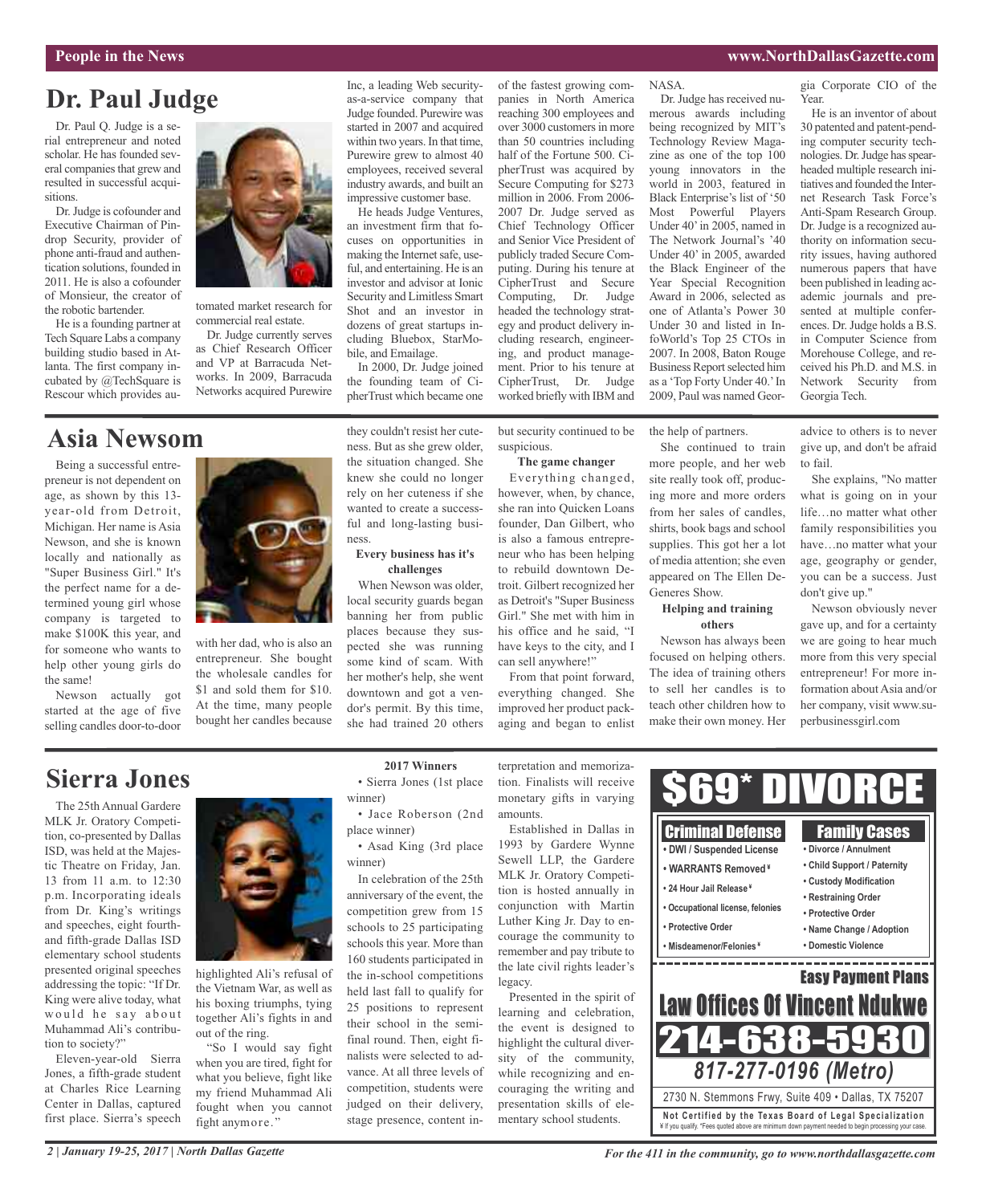#### **www.NorthDallasGazette.com Op-Ed**



*unsolicited material and reserves the right to edit and make appropriate revisions.*

#### *"Do what you say you are going to do ... when you say you are going to do it.*

**Publisher's Office:** publisher@northdallasgazette.com

**Sales Department:** marketing@northdallasgazette.com 972-509-9049

### **Editorial Department:**

editor@northdallasgazette.com

#### **Online:**

www.NorthDallasGazette.com www.twitter.com/NDGEditor www.facebook.com/NorthDallasGazette www.pinterest.com/NDallasGazette www.instagram.com/NorthDallasGazette

### STAFF

**Chairman Emeritus** *Jim Bochum 1933 – 2009*

*Ruth Ferguson* **Religious/ Marketing Editor**

*Shirley Demus Tarpley*

**Contributing Writers** *Jackie Hardy Terri Schlichenmeyer Nicole Scott Hope Oriabure-King David Wilfong*

**Editor**

**Published By** *Minority Opportunity News, Inc.*

> **Web Master** *Todd Jones*

**Special Projects Manager** *Edward Dewayne "Preacher Boy"Gibson, Jr. James C. Allen*

**Community Marketing** *Nina Garcia*

*Nadina Davis Betheny M. Sargent*

#### **Advisory Board:**

*John Dudley Myrtle Hightower Fred Moses Annie Dickson Cecil Starks Willie Wattley Coty Rodriguez-Anderson B. J. Williams Denise Upchurch Barbara Simpkins, ADVISORY BOARD SECRETARY*

**Advisory Board Committees:** *David Wilfong Public Relations Planning and Implementation*

**Production** *Margaret Freelon*

Cecil Starks, CHAIRPERSON *Business Growth Referral* John Dudley, CHAIRPERSON

*Program Policy Development* Annie Dickson, CHAIRPER

*Quality Assurance* Myrtle Hightower, CHAIRPERSON Coty Rodriguez

*The North Dallas Gazette, formerly Minority Opportunity News, was founded in July 1991, by Mr.Jim Bochum and Mr.Thurman R. Jones. North Dallas Gazette is a wholly owned subsidairy of Minority Opportunity News, Inc.*

## **Abolishing Obamacare rewards wealthy, punishes working families**

#### By Frank Clemente and Ron Pollack

(American Forum) Republican plans to repeal the Affordable Care Act (Obamacare) threaten the health care of 30 million Americans and would erode some rare progress made recently to reverse America's growing economic inequality.

By taxing rich households and big corporations to subsidize healthcare for working families, the ACA does what good public policy should: level the playing field to give everyone a shot, not just those at the top. Abolishing the ACA would only further tilt the field in favor of the wealthy and well-connected.

It turns out that taking away health insurance from struggling families can be a windfall for the well-to-do. The top  $0.1\%$  of households—those with income of at least \$3.7 million a year—would receive a tax cut of about \$197,000 in 2017, on average, if the ACA is repealed, according to the Tax Policy Center.

Meanwhile, millions of Americans would see the cost of their private health insurance skyrocket because they would lose ACA subsidies used to pay their premiums. The increased costs would range from about \$4,000 to \$6,000 per family, depending on family income. Taking away subsidies would make health in-

surance unaffordable for most of these families.

Denying struggling families quality, affordable health care while giving huge tax breaks to the wealthy and profitable corporations clearly contradicts President-elect Donald Trump's claim of looking out for the little guy.

In addition to shifting resources from the working class to the upper class, repeal of the ACA would also cost about \$1 trillion in lost revenues. (P3 total changes in revenues \$1,052.1)

This huge revenue loss would make it impossible for Republicans to fund any sort of meaningful "replacement" for the ACA (if that's in fact their desire). Most

likely, millions would simply lose their health insurance.

It is important to look at who has gained health coverage under the ACA, which is funded mostly by \$600 billion in taxes on wealthy families and on thriving health-care industries like insurance, prescription drugs and medical devices.

Since 2010, approximately 20 million Americans have obtained coverage—in all ethnic groups in every region of the country, including nearly 3 million children. Among white adults without a college degree (often viewed as the in-

#### See OBAMACARE, Page 11

**MLK,** continued from Page <sup>1</sup>

wasn't just marching, and it create will be little more wasn't just protest. It also involved the creative disruption that would come if thousands of people sat in federal offices and demanded change. Can this kind of creative disruption be useful in the age of Trump?After all, Mr. Trump has already told us what he thinks of most of the American people. His nomination of Senator Jeff Sessions (R-Ala.) as Attorney General is a flash of the middle finger to men of color, especially the Black men who have been tossed around as cavalierly as the term "law and order." It is a slap in the face to the immigrants and women who have already seen what Sessions stands for. And it is not as if other Trump appointments are better.

Indeed, not a single Trump appointment passes the centrist smell test or suggests a willingness to reach across the aisle. Indeed, Trump seems to do little more than create a cabinet of billionaires who are as far removed from the way ordinary people live that the public policy they attempt to

than self-serving.

None of them seems to understand the concept of public service. They don't think they should have to release their financial information, and they shrug off the notion of conflict of interest. Contrast them with Dr. King who only got a big paycheck when he won the Nobel Peace Prize, and he gave "every penny" of the \$54,000 that he won in 1964 to the civil rights movement. Dr. King was extremely

clear about those he identified with. He once said: *"I choose to identify with*

*the underprivileged, I choose to give my life for*

*the hungry, I choose to give my life for*

*those who have been left out of*

*the sunlight of opportunity… this is the way I'm going.*

*If it means suffering, I'm going that way. If it means dying for them*,

*I'm going that way, because I heard a voice*

*saying DO SOMETHING FOR*

*OTHERS."* Our President-Elect has also heard a voice, but the voice he heard said: "Do Something for Me, Myself, and I." Absent a sense of service or of social/public consciousness, Mr. Trump seems to believe that his own personal richness makes America great again (hate again, sick again). His swaggering dismissal of anyone who dares ask a question that challenges suggests that he thinks he is ascending a monarchy, not leading a democracy. And the tone-deaf lemmings that surround him, some (like Kellyanne Conway) called "Trump whisperers" must be whispering sweet nothings, because the behavior modification so many expected has not yet happened.

Still, we who are progressive play ourselves cheap when we respond to his smug tweets. We play ourselves cheap when we moan and whine. The time for whining is over now. This is the time for a paradigm shift in the way we respond to institutional stupidity. This is the time for us to consider creative disruption whenever, wherever, and however. What does that mean? Let's channel the energy of

the Poor People's Campaign. Let's show up in those federal offices. Let's carry demands; let's ball up our fists. Let's get it on!

The last two times Dr. King's birthday was celebrated, it was days before Barack Obama, our first publicly identified Black President (there were other folks, but it wasn't so public), took office. I loved the way that the 44th President took his oath holding Dr. King's Bible. I'm not sure which Bible Mr. Trump is going to hold, but it is probably a Bible that is missing the book of Matthew, and the exhortation (Matthew 25:40) about the least of these. This is why the President-Elect will need creative disruption to remind him that his job is to share the American dream, not the American nightmare.

*Julianne Malveaux is an author, economist and Founder of Economic Education. Her latest book "Are We Better Off? Race, Obama and Public Policy" is available to order at www.juliannemalveaux.com at Amazon.com. Follow Dr. Malveux on Twitter @drjlastword.*

For the 411 in the community, go to www.northdallasgazette.com January 19-25, 2017 North Dallas Gazette | 3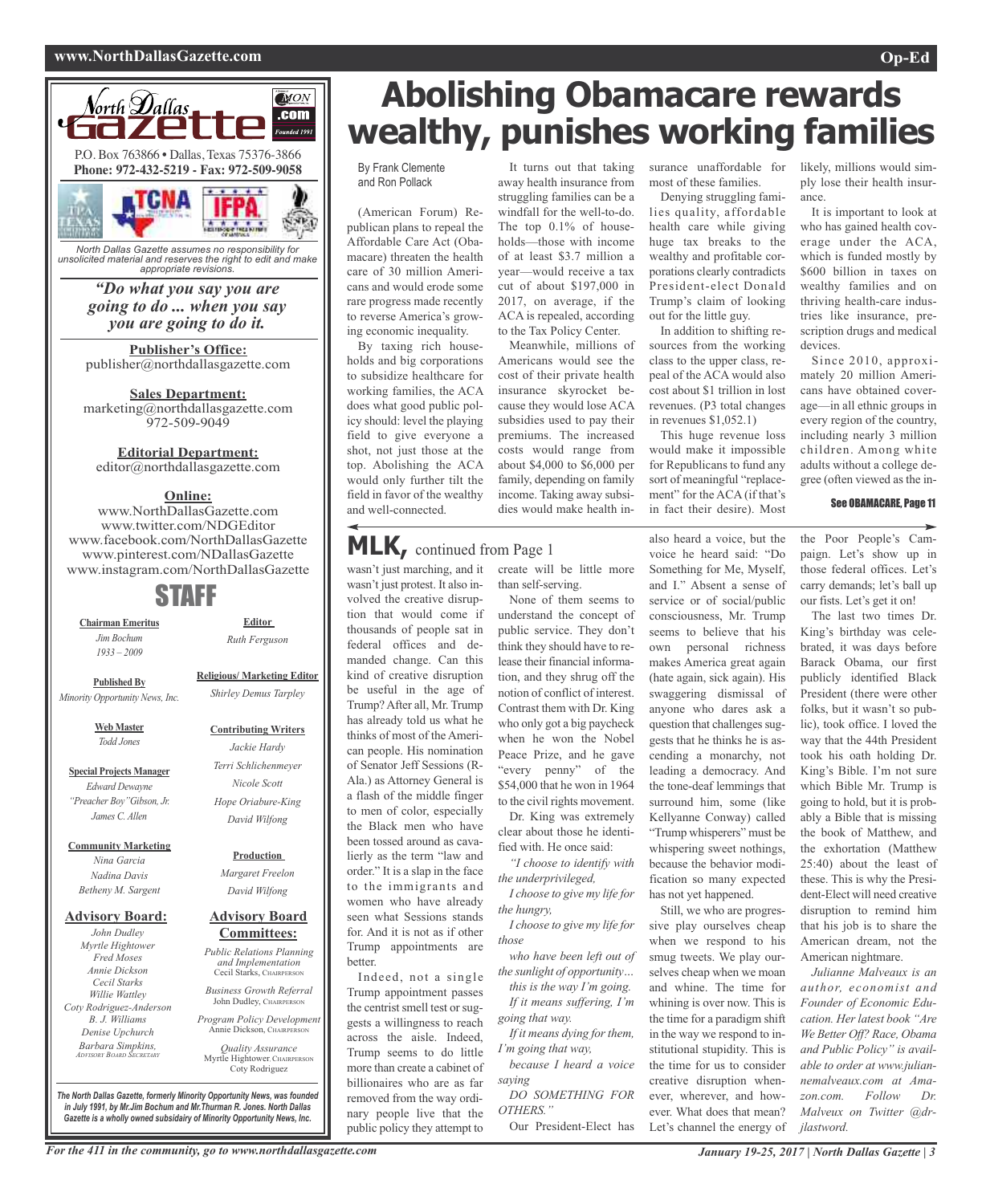### **Health www.NorthDallasGazette.com Wellness program rewards healthy New Year's goals**

(NewsUSA) – With the New Year underway, we have thoughts and make plans about resolutions. Many people with healthfocused resolutions will head to the gym for a workout, turn to a weight-loss program or swap soda for water.

While these are worthy steps, it can be hard to maintain enthusiasm over time, leaving you short of your goals. In fact, more than half of the people who make resolutions will break them in less than six



*Monitoring your blood pressure can be vital to healthy long term living (IMAGE: Flickr Christiana Care)*

months. meeting and keeping your

Here are a few tips for ized and achievable milehealth goals: set personalstones, incentivize yourself and get rewarded for your progress. Programs such as Go365, a wellness and rewards program by Humana, make getting and staying healthy, fun.

Go365, which launched Jan. 1, 2017, motivates members to make positive lifestyle changes by tracking simple wellness achievements. Members are able to choose their level of engagement and participate in personalized activities tailored to their specific health needs and interests.

The program is designed

for everyone, so members can benefit whether they are training for a marathon or just getting up off the couch. When they reach a goal, such as running a 5K or participating in a sports league, they get rewarded. Go365 awards its members "Bucks" that can be redeemed for items such as gift cards, movie tickets and compatible fitness devices.

"We want members to stay engaged in their health. Wellness programs such as Go365 make it easier to start with healthy activities each and every day," says Joe Woods, Chief Executive Officer of Go365. "Go365's special features make healthy choices and working towards personal health goals rewarding."

Go365 is available with most Humana commercial insurance plans, and employers can even purchase it as a stand-alone wellness program. Ask your employer to explore Humana programs and you could reap the benefits.

To learn more, visit www.go365preview.com

### **The doctor is in: how shared medical appointments benefit Parkland patients**

"This won't be a lecture," the physician said with a smile to the six patients seated around a table in a small conference room at Parkland Health & Hospital System's Vickery Health Center. "Instead of me doing all the talking, you're going to learn from one another. You already know if you don't control your diabetes, there will be complications."

Maria Rivera, diagnosed with diabetes one year ago, nodded in agreement, then said in Spanish, "I had a friend with diabetes who got a piece of glass in his foot. It got infected and he lost his toe."

Maria Cozares, who has had diabetes for eight years, added, "One of my family members with diabetes lost their vision."

Through an interpreter, Sentayehu Kassa, MD, senior lead physician at Vickery, responded, "Amputation and blindness are serious complications of diabetes. That's why it's so important that you manage your blood sugar."

According to the Dallas County Health Needs Assessment report, diabetes in Dallas County is at epidemic levels. Nearly 11 percent of the population has the disease. It's the seventh leading cause of death in the U.S. and the leading cause of kidney failure, lower-limb amputations and adult-onset blindness. In the state of Texas, African Americans and Hispanics are twice as likely to die from diabetes-related

causes as Caucasians. Providing timely care for this chronic and debilitating disease is stressing healthcare systems across the nation. For Parkland, which currently has more than 50,000 patients with diabetes, ensur-

ing access to treatment is a

high priority. To address the need, Parkland launched a program in 2013 to improve access to treatment, education and preventive care for patients with diabetes by offering shared<br>medical appointments. appointments, known as SMAs. Parkland was one of the first in Texas to offer SMAs beginning in 2007 with a group medication refill SMA.The program has steadily grown and Parkland now offers SMAs for

newborn checkups, 2-to-4 month-old infant checkups and behavioral health at various Parkland outpatient facilities.

"SMAs have become increasingly popular across the U.S. as one way to improve the quality and efficiency of care. At Parkland, we've found SMAs offer quicker access to primary care and foster group learning that our patients find beneficial. SMAs also help reduce the overall cost of care," said Noel Santini, MD, Senior Medical Director, Ambulatory Services at Parkland.

More than 20 percent of healthcare spending in the U.S. is for people with diagnosed diabetes, according to the Centers for Disease Con-

**CASH TODAY!!!** Fair Price Offer For Oil and/or Gas Royalty Small "NET" Revenue Interest

**No Matter How Small** 

Fax Information To:

972-509-9058 Call:

972-432-5219

(Leave Message)

Eriail:

inquiries1909@gmail.com

trol and Prevention.

"A traditional one-on-one appointment between a patient and doctor usually takes 15-20 minutes. Shared appointments often last 60 to 90 minutes and during that time a doctor can see 10 or more patients," Dr. Santini explained. "Parkland patients

who qualify are offered the opportunity to enroll in an SMA but they are not required to do so. If they prefer a traditional appointment, that is always an option. But for many patients, SMAs better meet their needs and they find the interaction with other patients and their healthcare

providers in a group setting is valuable."

Dr. Kassa was one of the first Parkland physicians to see patients in SMAs and says the program has been extremely successful. She is assisted by a diabetes educa-

#### See PARKLAND, Page 14



# **EVERY ONE IS IMPORTANT.**

You can help keep your child healthy with regular checkups and vaccines. Every one is important. And they're free with Children's Medicaid.

Your child will also get other health benefits like free prescription drugs, dental care, eye exams, and glasses. Even rides to and from the doctor or dentist's office. Call today or visit our website to apply.

www.CHIPmedicaid.org 1-877-KIDS-NOW



CHILDREN WITH MEDICAIN CAN GET FREE RIDES TO THE DOCTOR DR DENTIST'S DEFICE. CALL 1-477-MED-TRIP TO LEARN MORE.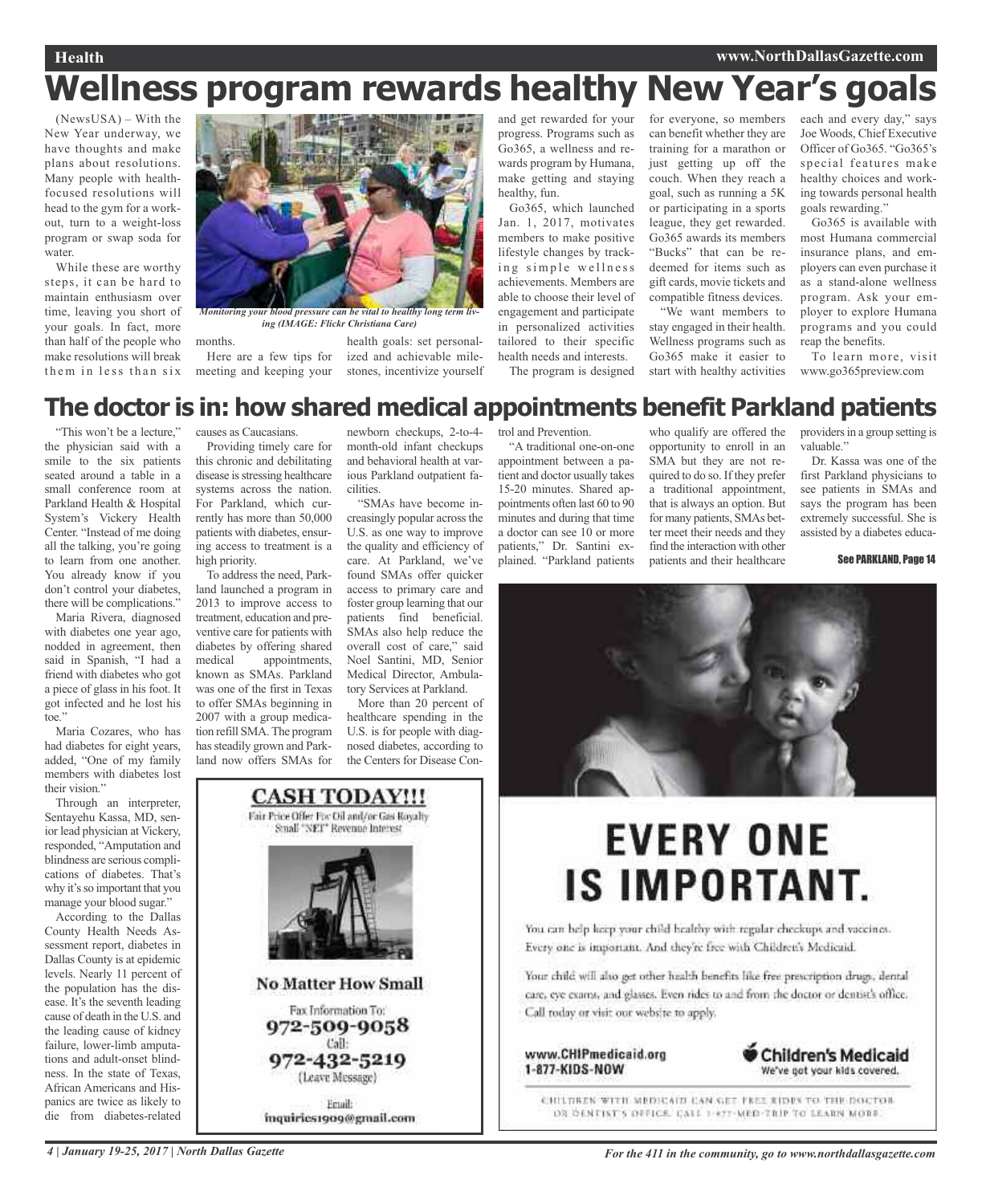### **Flipped vote causes stir with Irving Music Factory development**

Avote to amend the lease agreement for the Irving Music Factory between the City of Irving and the ARK Group of Irving went forward and then backward during the Jan. 12 Irving council meeting. The backand-forth of the vote struck some observers as unorthodox.

ARK approached the council to allow an increase in square footage for flex space or office space in what is currently expected to be retail, in order to provide a place for a radio of TV station at the development in addition to administrative offices.

Irving City Manager Chris Hillman pointed out that this issue had been a discussion item the month prior and had been postponed in order to give time for city staff and ARK to clarify the details of the proposed changes. Hillman added that the adjustments had continued up to the morning of the meeting.

According to staff recommendations, which encouraged the council to deny the request, the original lease

During the height of the Civil Rights Movement led by Dr. King and other leaders, the mainstream press would often attempt to undermine the legitimacy and purpose of the movement for change. But the Black Press always chronicled the news of freedom movement with strategic visibility and edito-

**MLK,** continued from Page <sup>1</sup>

In Dr. King's last address in Memphis, Tennessee on the night before his assassination on April 4, 1968, he made statements that still apply and endure today in 2017. Dr. King emphasized that when society appears polarized and deeply divided, we must strive to overcome divisiveness and

Dr. King in his final sermon stated, "Now that's a strange statement to make, because the world is all messed up. The nation is sick. Trouble is in the land;

rial support.

hopelessness.



*The Irving City Council meets on Jan. 12, hearing a request for changes to the lease agreement concerning the Irving Music Factory development. (ICTN / City of Irving)*

agreement called for up to 100,000 square feet of office space, which ARK had since agreed to lease to one client.

Rick Lazes, representing ARK, informed the council the developer was rescinding the request for additional office space, but wanted the council to approve space for the proposed Radio or TV studio as well as reducing the space for a fitness center from 30,000 square feet down to 15,000. Another 2,400 square feet would be set aside as non-rental office space for facility administration, maintenance and security applications.

A motion was made by Deputy Mayor Pro Tem Allan E. Meagher to approve the revised re-

confusion all around. That's a strange statement. But I know, somehow, that only when it is dark enough can you see the stars. And I see God working in this period of the twentieth century in a way that men, in some strange way, are respond-

Thus, what may appear to some to be a "dark" hour is in fact a God-given time to reassert that justice and freedom are still possible and very probable if we unify, organize, mobilize, and speak truth to power. We cannot afford to engage in the cynicism that is now

Martin Luther King, Jr.'s living legacy beacons us to not give in to hopelessness and self-defeatism. We have had difficult times before and each generation is called to stand up with the principles, values, and commitments that we have inherited

quest from ARK. A vote was taken and the measure passed by a vote of 5-4. However, after consideration of two more agenda items, Councilmember Kyle Taylor asked the council to reconsider the motion. This time Taylor voted against the request, and with another councilmember abstaining, the motion failed.

"That is totally unprecedented," said Irving activist Anthony Bond, who has been attending Irving council meetings for years. "I asked him initially why he changed his vote. Was he bullied by the mayor or anyone else to do it? He said, 'no.' He just hit the button

#### See VOTE, Page 16

from so many of our sisters and brothers who sacrificed for us to be where we are today.

King stated, "Now, what does all of this mean in this great period of history? It means that we've got to stay together. We've got to stay together and maintain unity." While race is still a defining factor in American society, we must not allow racial discrimination or racism in any form to divide us or to prevent us from moving forward as families and communities steadfast in our unified actions to improve our quality of life.

Black America will overcome. We have come too far to stand still or go backwards.

*Dr. Benjamin F. Chavis, Jr. is President and CEO of the National Newspaper Publishers Association (NNPA) and can be reached at dr.bchavis@nnpa.org. Follow Dr. Chavis on Twitter @drbenchavis.*

### **Congresswoman Eddie Bernice Johnson and Brian Cuban added to TeCo's mental health awareness event**

TeCo Theatrical Productions, Inc. announced its first speaker series event of the year, "The Secrets We Keep: Destigmatizing Mental Illness" featuring bestselling author ReShonda Tate Billingsley on Jan. 28 at 3 p.m. at the Bishop Arts Theatre Center.

Along with Reshonda Tate Billingsley, author of the TV One movie, The Secret She Kept, will include a panel of experts from the NAMI and community leaders to discuss why mental illness needs more than a bandage. The event is timely following the series of unfortunate violence in our nation including the most recent shooting and mass murder at the Fort Lauderdale airport on January 6, 2017. Many of these recent acts of violence have been committed by people with a history of mental illness. The goal of the event is to shine a light on the topic to better understand

how stigma affects those living with mental illness and our community. Our panel members will include:

• Senior Corporal Herbert Cotner, Behavioral Health Liaison with the Dallas Police Department

• Sherry Cusumano, President of NAMI Dallas

• Brian Cuban, attorney, author and recovery advocate

See TeCo, Page 6

## **Richardson recycling resumes**

Republic Services, Richardson's recycling contractor, has made temporary arrangements that allowed for recycling service to resume in Richardson.

Normal recycling services in the city were disprocessing facility in Plano.

The facility was the sin-



With normal service resuming, residents are asked to place their blue bags and other recyclable material at their normal collection point.

Recycling collection at each home is the same as for regular trash collection, which is usually in the alley.

To ensure proper collection, place recyclables out by 7 a.m. On rainy days, please place cardboard, newspaper and other similar items in a blue bag.

The recycle bins at the Westside Pump Station, 107 N. Cottonwood Dr., are also now available for recycle drop-off.

### Investors Liquidation Sale: **Laurel Land Cemetery Burial Plot For Sale (one space) Section # 3, Space # 15, Lot # 20**



Laurel Land Cemetery charges for cost of single Plot: \$3995.00 Discount Amount, if you act right away: <\$1745.00> (your savings) Your Cost: \$2250.00

### **Call Today! 972.432.5219** (leave message,if no answer)

*For the 411 in the community, go to www.northdallasgazette.com*

popular.

ing."

rupted Dec. 28, 2016 when a fast moving fire destroyed the company's

gle source location for Richardson to dispose of its residential recyclable material.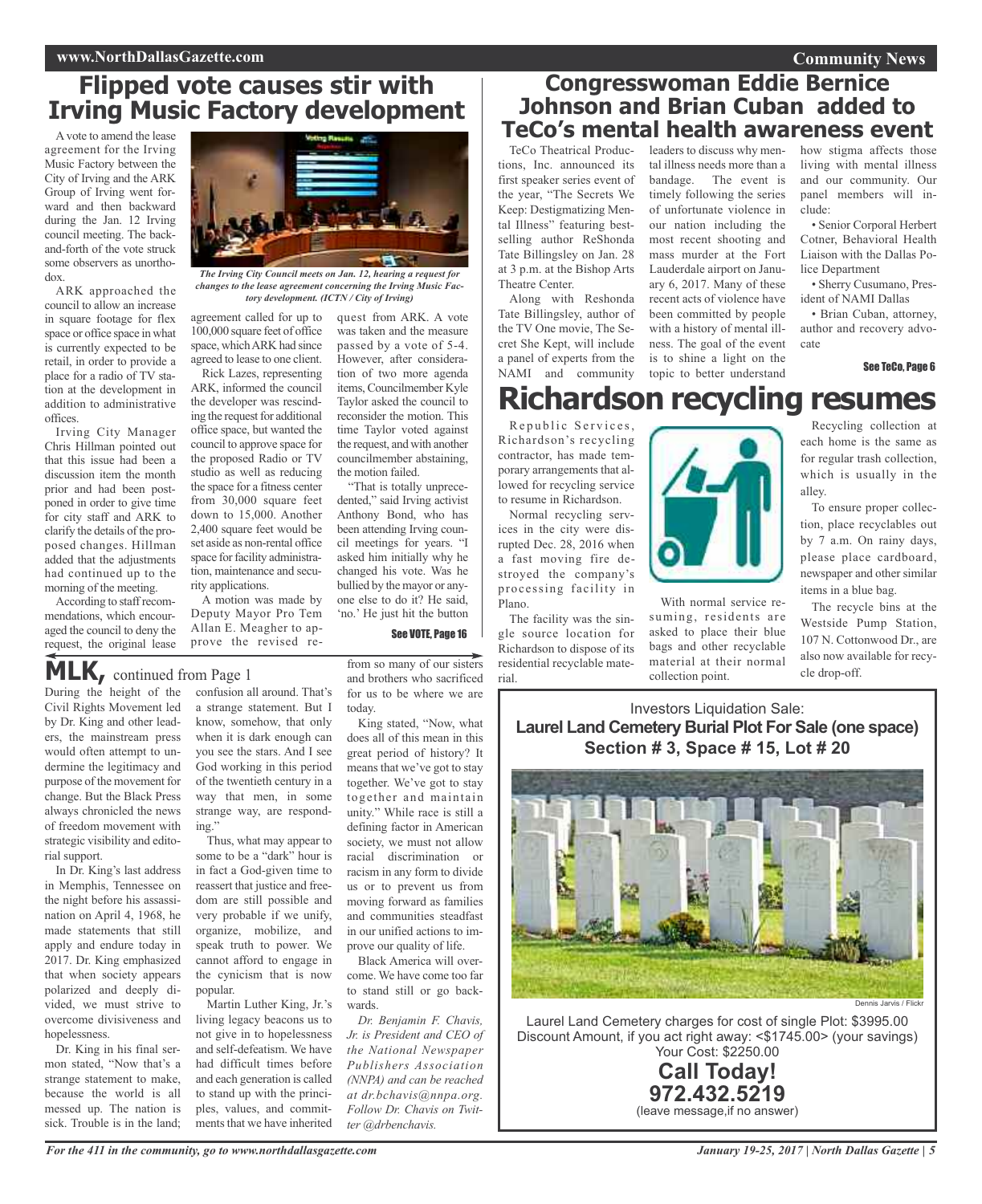## **Creating a supportive academic environment for Spring 2017**



As students and families get back into the swing of school, it is important for parents to understand how to support and guide students toward a successful educational experience.

Revisit communication with teachers and administrators at school, discuss ways you can support student learning at home and ways to provide an extension of learning by visiting local libraries, museums or exhibits.

Become familiar with your student's schedule and courses. Talk with them about how to balance academic responsibilities or ways in which you can help establish additional reinforcement of concepts and objectives through tutoring or other means of academic support. As a reminder regarding ways to support student

achievement… • Read with your student

• Ensure they are on time to school each day

• Attend school meetings and conferences

No matter what time of year, students prosper when someone is actively involved and cares about their progress and development.

Here's looking forward to an outstanding spring in 2017!

#### **In District 6 News:**

• Brashear staff took more than 100 fifth-graders to UT Dallas to discuss steps it takes to get into college, how to apply for scholarships, and ways to be successful while in college. As part of the tour, students met with a UTD professor and engaged in discussions on what college options would be right for them.

• Kimball High School teacher Frances Langston facilitated the S.A.F.E. En-through Jan. 31.

counters Open Mic Forum at Kimball High School recently. S.A.F.E. Encounters is a nationally-mandated project created by the National Association of Negro Business and Professional Women's Clubs, Inc. to promote safe interactions between police and citizens, particularly youth and young adults. Special guests included Councilman Casey Thomas; Gwendolyn Daniels, First VP of the South Dallas Business & Professional Women; Clara McDade, AmeriCorps Vista Program Coordinator; and Dallas Police Department Officers of the Southwest Division.

#### **A few additional notes: 2017-2018 Special Program Applications close Jan. 31**

Apply to attend a Dallas ISD magnet school, transformation school, Two-Way Dual Language program or collegiate academy for the 2017-2018 school year

Below are web addresses for each online program application:

• **Magnet applications:** www.dallasisd.org/page/182 • **Transformation school applications:** www.dallasisd.org/page/40326

• **Tw o - Wa y D u a l - L a n g u a g e p r o g r a m applications:** www.dallasisd.org/duallanguage

• **Collegiate academy applications:** www.dallasisd.org/page/41447 **Feb. 1 Budgeting Work-**

**shop to be held at Clinton P. Russell ES**

Dallas ISD has scheduled 10 public meetings to provide information and receive feedback on the proposed 2017–2018 budget. Make plans to attend the Wed., Feb. 1 session to be held at Clinton P. Russell Elementary located at 3031 S Beckley Ave.

All budget sessions are from 6:30–7:30 p.m. At the sessions, both parents and community partners will en-

budget activities:

• Show Me the Money, which educates participants on where money is being spent:

• Budget Deficit Puzzle, which challenges participants to reduce funds;

• Fantasy Wish List, which challenges participants to allocate money.

**2017 STEM Day** Dallas ISD's STEM Day takes place from 8 a.m. to 4 p.m., Sat., Feb. 4, at Kay Bailey Hutchison Convention Center located at 650 S. Griffi¬n St. in downtown Dallas. The free STEM Day event features interactive sessions on aeronautics, coding, robotics and a wide-

gage in three different range of other STEM concepts that engage students in STEM activity and is open to district prekindergartenthrough twelfth-grade students and their parents. Register at www.dallasisd.org/stemday.

#### **2017 African American Read-In**

The 2017 African American Read-In is set for 8 a.m. to 2 p.m., Sat., Feb. 18, at Cornerstone Baptist Church, 1819 Martin Luther King Jr. Blvd. Free bus transportation will be available from several campuses. The event will feature free lunch, free books and backpacks and lots of fun activities for families. Contact campus principals for information.

LET US HEAR FROM YOU! **Send stories and suggestions to editor@northdallasgazette.com For advertising quote print or web opportunity@northdallasgazette.com**

## **Three Dallas ISD schools nominated for Blue Ribbon status**

Three Dallas ISD schools have been nominated for the national 2017 Blue Ribbon Schools award. The middle schools at both Barack Obama Male Leadership Academy (BOMLA) and Irma Lerma Rangel Young Women's Leadership School, as well as the Dallas Environmental Science Academy (DESA), are the Dallas ISD nominees.

The Texas Education Agency (TEA) announced that 26 Texas public schools have received nominations. The prestigious award is a program of the U.S. Department of Education and recognizes exemplary schools where students are performing at high levels.

All schools that have been nominated for the 2017 honor were selected as exemplary high performing schools as measured by state assessments. Each school has an economically disadvantaged population of 22 percent or greater.

The nominated schools



*Irma Lerma Rangel Young Women's Leadership School is one of three Dallas ISD schools nominated for the national 2017 Blue Ribbon Schools award.*

must now complete a rigorous application process through the U.S. Department of Education. Announcements of the national award winners will be made in September. Schools that receive the award are recognized at the Blue Ribbon Schools awards ceremony in Washington, D.C.

BOMLA , located in Oak Cliff, serves nearly 450 students in sixth- through 12thgrade. It is the first time for the school to receive a nomination at either the middle or high school level.

"We are honored to receive this nomination, as it supports the ability to expose our students to being lifelong learners," said BOMLA Principal Michael Bland. "It is critical while preparing them for college, career and beyond."

Each of the campuses credited the hard work of their students, teachers, staff and community for helping secure the nomination.

In 2011, Rangel Young Women's Leadership School and DESA received a Blue Ribbon.



### **Ed Bell Construction Company**

*An Equal Opportunity Employer*

January 5, 2017

Ed Bell Construction is a Dallas based heavy highway contractor doing business in the North Texas market since 1963. With clients such as TxDOT, Dallas County Public Works, and the Cities of Dallas, Fort Worth, Richardson and Mansfield (plus many others), we have a strong backlog of work in the highway market locally.

- We are currently hiring for the following positions:
- **Excavator Operator**
- **Form Setters (Structures, Underground)**
- **Laborer (Paving, Underground, Earthworks)**
- **Paving Machine Operator**
- **Pipelayer**

Available: multiple openings Rate: Negotiable

Must have own transportation

Years of Experience required will vary, from 6 months to 2 years (depending on position)

**Physical and Drug Screen Required**

**Must have a Clear Background**

**Must be at least 18 years old (CDL Driver, 21 yrs)**

**Must apply in PERSON, Monday – Friday from 8am to 11am @ 10605 Harry Hines Blvd. Please visit our website: www.edbellconstruction.com/careers**

**Or email your resume to: careers@edbellconstruction.com**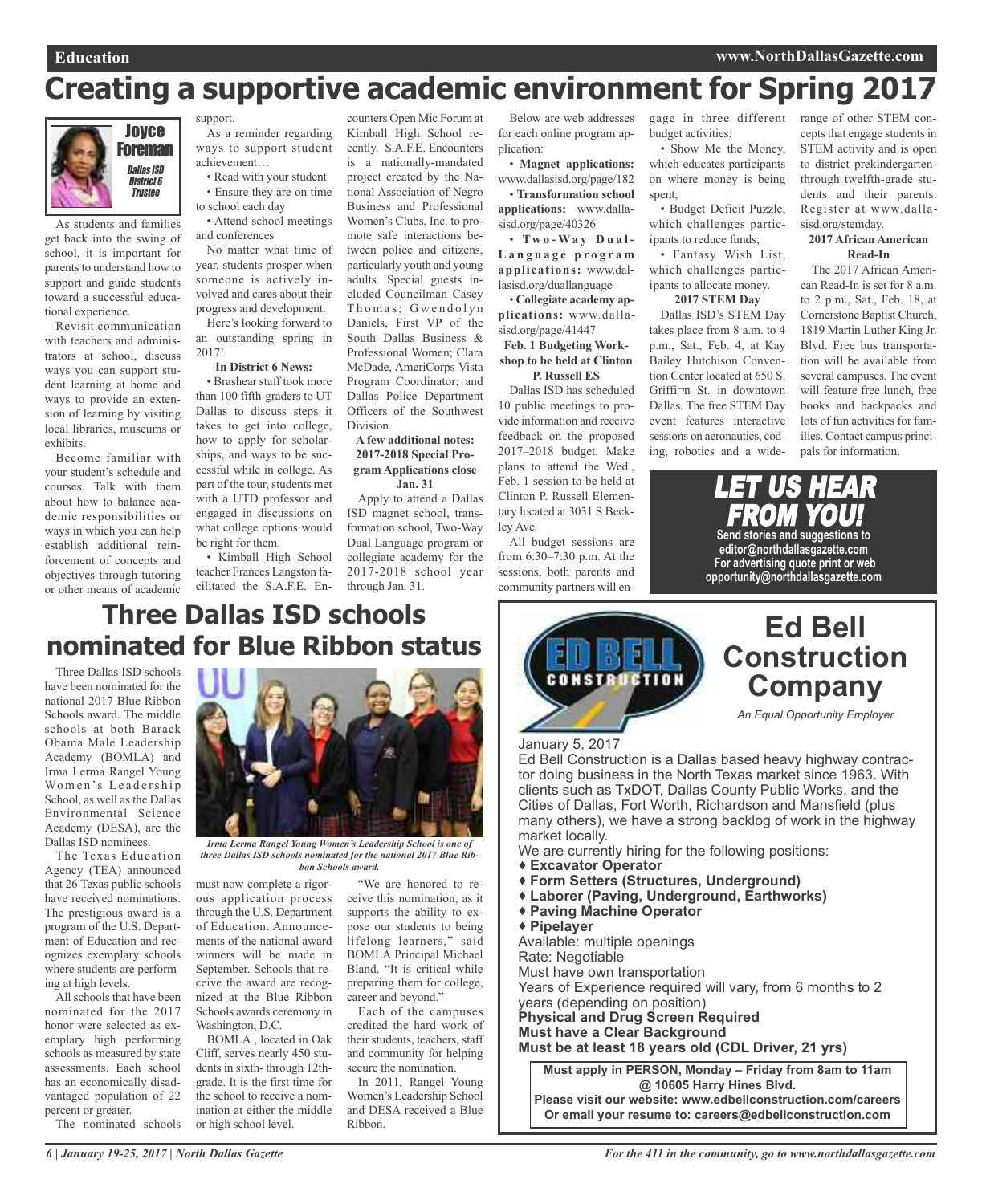### **Cranes, Trains and Automobiles: Irving hits 30-year construction record**

While most people see them as concrete strips, highways and runways glimmer gold to investors and developers.

The state's strong economy, combined with Irving's numerous transportation assets, are translating to a massive increase in national and international corporate, commercial and retail development.

The numbers are illuminating.

During the past fiscal year, Irving's construction valuation topped \$819 million the highest in 30 years. Six years ago, it was \$348 million, less than half of today's number. The city issued 616 new home permits last year — more than double the number from six years ago. The average new home permit value is just under \$400,000.

So what does this mean?

It means thousands of new, good jobs. It means Irving's commercial vacancy rate is so low, new office buildings are under construction to satisfy demand. It means lots of nice, new homes; new restaurants; new retail; and more visitors. Lastly, all the con-



*Artists rendering of Water Street (City of irving website)*

struction drives additional tax revenue that helps the city fund critical infrastructure roads and underground utility needs. An important fact to know: Irving's corporations and businesses contribute 73 percent of Irving's tax base, a tremendous benefit to residents and one very few cities can claim.

Growth along Irving's major corridors is booming.

State Highway 161 – Five large industrial projects totaling nearly 2 million square feet currently are underway along this busy corridor. Each project is part of a multibuilding industrial park, all in various stages of construction in west Irving. The facilities already are attracting interest

from top industrial companies.Also along this corridor, Healthcare Associates will build a new medical campus, and QTS has committed to expanding its data center.

State Highway 183 – Several years ago, knowing reconstruction was coming to SH 183; the city began razing old structures and moving utilities to prepare for redevelopment — and now plans for that are underway. In the past 18 months, the city has issued \$24 million in building permits for commercial projects along SH 183. That is up from about \$4 million during the prior 18 months. The city has a number of prospects already committed and more in the pipeline.

Where residents may view road construction along SH 183 as an annoyance, commercial businesses see opportunity.

State Highway 114 to Interstate Highway 635 – This corridor is a major attraction. Verizon is planning the \$1.5 billion, 110-acre development called Hidden Ridge that is expected to provide more than 7,000 jobs and attract more than \$1 billion in investment. The mixed-use development will include a new DART station, along with offices and multifamily residential, hotel and retail space, surrounded by planned greenspace. Pioneer Natural Resources will anchor the development with a 750,000 square-foot headquarters office on 35 acres, a great addition to Verizon's existing 2,000-person campus.

Additionally, a tremendous amount of construction is occurring along Belt Line, Freeport and IH 635. Japan's OKI Data Americas recently opened a new corporate office. Two residential developments, The Bridges and Parkside, are moving ahead at record pace, with homes averaging around \$450,000.

The Bridges is slated for completion by the end of 2017, and Parkside is on schedule to be built out by the end of 2020. Restaurants continue to be attracted to the IH 635 corridor near the Belt Line Road and IH 635 interchange.

Heritage District – For many years, the city has been preparing for new construction in downtown Irving. Now, a single-family home development along Delaware Creek will transform 20 acres the city owned and sold to a developer. This highly anticipated 40-home addition is adjacent to Centennial Park. A new grocery-anchored retail center at the northeast corner of MacArthur Boulevard and Sixth Street, as well as The Main Street Art Gallery, with an open-air plaza, also are in the planning stages.

Las Colinas — new entertainment options galore.

Cranes tower over the Irving Music Factory, a 250,000-square-foot entertainment project that includes an 8,000-seat amphitheater, more than 20 restaurants, an Alamo Drafthouse Cinema and more. A global entertainment company, Live Nation, will operate, book and promote acts at the amphitheater, which will incorporate stateof-the-art sound and technology.

The project's six-story parking garage is almost complete.Around the corner, on the banks of Lake Carolyn, Water Street also is underway. This massive project includes restaurants, retail and apartments. The DART rail line provides easy access to the area.

"Irving has some of the hottest property in North Texas. The developments we are attracting will deliver high-quality venues that satisfy residents' requests for restaurants, retail, housing and businesses that bring great job opportunities," said Irving Mayor Beth Van Duyne.

In short, Irving is in the center of it all. With 636,000 vehicles passing by each day, DFW International Airport adjacent to it, and trains running through, Irving is a highly coveted location. For developers, investors, residents and visitors, the city continues to glimmer gold.

### **Dallas Women's March and Rally planned at City Hall on Saturday**

State Representative Victoria Neave invites concerned citizens to the Dallas area Women's March, Rally and Mega Phone Bank on Saturday, Jan. 21 at Dallas City Hall.

The organizers indicated they are marching for women's rights, social justice and equality for all communities. The event is being cohosted by organizations such as Planned Parenthood, Dallas AFLCIO, Texas Young Democrats and Women Or-

• Congresswoman Eddie Bernice Johnson, Member of the US House of Repre-

**TECO,** continued from Page <sup>5</sup>

sentatives

ganizing Women Democrats. The march will begin at Dallas City Hall at 10 a.m. and wind it's way to nearly two miles away at the Communications Workers of America (CWA) Hall at 1408 N. Washington Ave. where a rally will kickoff around 11 a.m. Speakers and a musical line-up is planned for the one hour event.

info, please email us at info@VictoriaforTexas.com.

To participate or for more

Tickets are \$18 to \$22 and can be purchased by calling the box office at our website at www.bishopartstheatre.org/speakerseries. Press tickets are available for this event. Please confirm your tickets by sending an email to tickets@bishopartstheatre.org.

The event is co-spon-

human rights.

"This march isn't about being anti-Trump," says lead organizer Melissa Fiero. "It's about being part of a historic social movement and sending a bold message that women's rights are human rights."

The Women's March on Austin is one of nearly 600 sister marches all over the globe to take place on January 21, 2017 with the po-

hope and healing through the power of faith, friendship and best-practice interventions.

NAMI Dallas is a partner of the event. The National Alliance on Mental Illness million participants.

The March on Austin program will feature nationally and locally recognized advocates, artists, entertainers, entrepreneurs and thought leaders.

For more information, visit marchonaustin.com or facebook.com/womensmarchonaustin Opt-in for text updates: text whyimarch to 97779.

(NAMI) is the nation's largest grassroots mental health organization dedicated to building better lives for the millions of Americans affected by mental illness.



#### AUSTIN - On Saturday, States history. The Women's diversity, freedom and tential to exceeding one **Dallas women prepare for Women's March on Austin**

Jan. 21, one day after the presidential inauguration, people from all over the state will unite at the Texas State Capitol at 12 P.M. to peacefully stand for protection of human rights, safety March on Austin is set to have over 30,000 people march from the Texas state capitol grounds up South Congress making us the fourth largest march nationwide. Our goal is to send a

and healthcare for all. We are organizing as a sister march of the Women's March on Washington, which is expected to be the largest inauguration-related demonstration in United loud and clear message to all levels of government, including the incoming Presidential administration, that we support and inspire each other and the nation to celebrate, honor and protect our

> sored by The Well Auxiliary of the The Well Community, a nonprofit organization that serves alongside those who struggle with mental illness, offering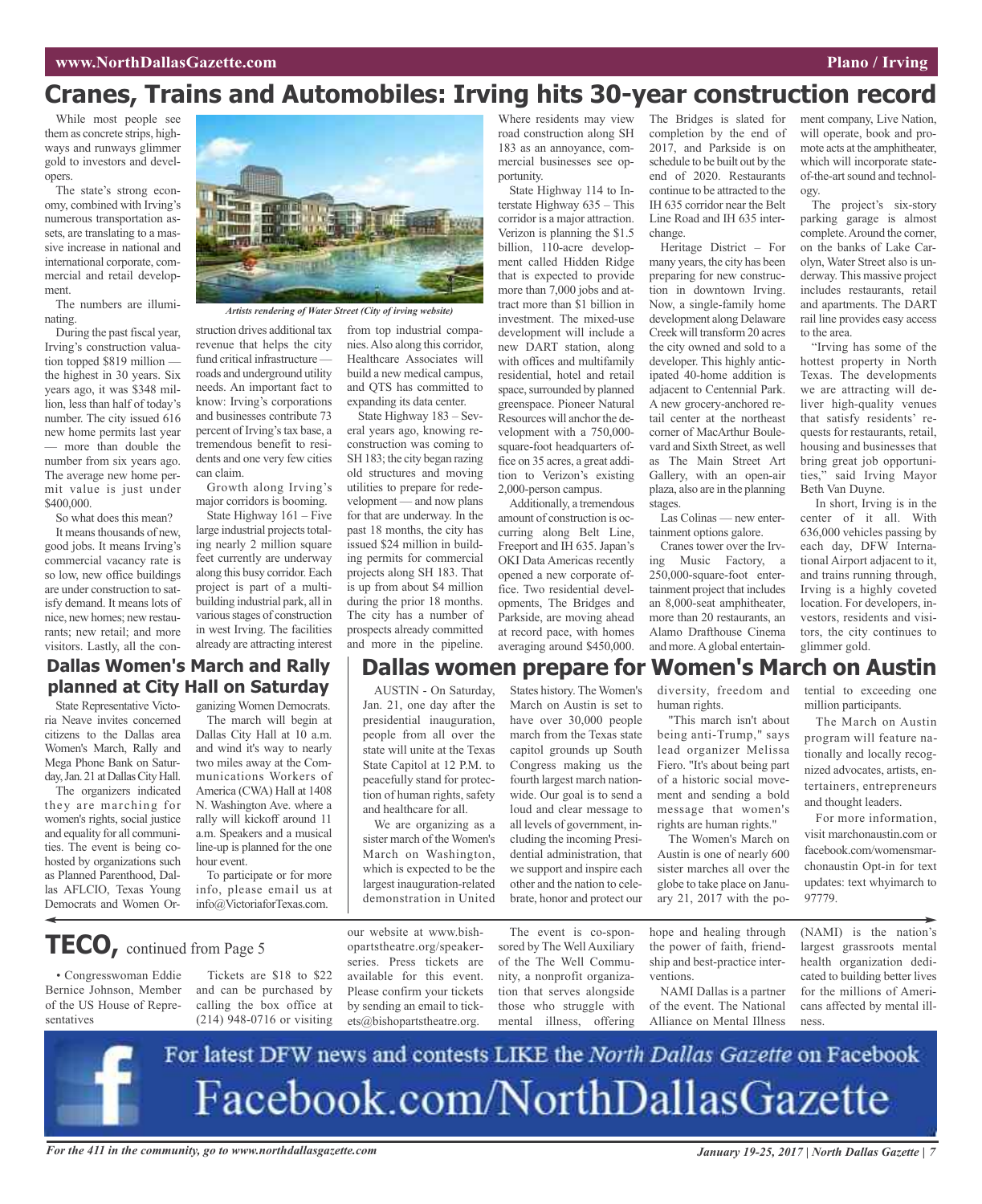#### **Community Briefs**

#### **ALLEN Eggs & Issues**

Breakfast with Dr. Scott Niven, Allen ISD Superintendent is scheduled for Friday, Jan. 20 at 7:30 a.m. at the Hilton Garden Inn Allen. The cost is \$25 for members of the Allen Chamber of Commerce or \$30 for prospective members and Guests.

#### **CARROLLTON Carrollton hits high marks for recession recovery**

The City of Carrollton ranked 15th in WalletHub's 2017 Most Recession-Recovered Cities in the midsize city category, and 60th overall.

The financial planning website studied 505 U.S. cities of varying sizes, comparing factors like the influx of college-educated workers, the percentage of households receiving public assistance, and homeownership rates.

WalletHub analyzed the metrics from pre- to post-recession, and derived the following rankings for Carrollton:

• 94th - Unemployment Rate

• 28th - Non-Farm Payrolls Change

• 122nd - Median Home Price Increase

• 98th - Public Assistance • 84th - Bankruptcy Filings

• 30th - Number of Businesses Increase

To view the full study, visit wallethub.com. For more information about the City of Carrollton, visit cityofcarrollton.com.

#### **FRISCO**

#### **Water recommendations for the week**

Based on data from the City of Frisco weather station: NO watering is needed.

The city received nearly 1.75 inches of rainfall last week. Save water and money this week by keeping your sprinkler system turned off.

#### **GARLAND Garland Board and Volunteer Fair**

Want to volunteer? Attend the Garland Board and Vol-

unteer Fair from 5 to 8 p.m. Tuesday, Jan. 24, to meet nonprofits and civic boards that serve Garland and surrounding communities. A number of agencies will be in attendance seeking volunteers and to fill open board vacancies. Interested organizations can reserve a booth by calling Beth Dattomo at 972-205-2471, or visit KiwanisClubOfGarland.org.

#### **Mayor's Evening In**

Mayor Douglas Athas will host his next Evening In from 5 to 7 p.m. Wednesday, Jan. 25, in the Mayor's Office, 200 N. Fifth St. Schedule an appointment by calling 972-205-2400, or email Mayor@GarlandTX.gov.

#### **IRVING Passport to Asia: Celebrating the Chinese New Year**

Saturday, January 21 Irving children are invited to celebrate Chinese New Year and "visit" the different countries of Asia at this new, cultural event. Kids will receive a passport so they can travel the land, making crafts and learning about the unique culture of each country. Don't forget to get your passport stamped and receive a prize.

Other activities include food, music and cultural dance performances. This event is free and all ages are welcome.

The event begins at 10 a.m. at the Mustang Park Recreation Center at 2223 Kinwest Parkway.

#### **LEWISVILLE Citizens Fire Academy planned**

The Lewisville Fire Department is taking applications for its annual Citizen's

Fire Academy. This free, 11-week, 13 class program, starts Tuesday, March 7, and will include instruction and training experiences in the classroom and in the field.This program is open to all Lewisville residents age 21 or older who have a genuine interest in fire department operations and fire and life safety awareness.

Classes will meet every Tuesday from 6:30 to 9 p.m., and on two Saturdays. All sessions are taught by fire department personnel at Central Fire Station, 188 N. Valley Parkway. Each week, students will learn different aspects of fire service. There will also be plenty of demonstrations and hands-on activities for participants.

Space is limited. To print out the registration flyer and application, visit the Citizen's Fire Academy page on cityoflewisville.com.

For information, please contact Division Chief Mark Richards at 972.219.3595 or by email at mrichards@cityoflewisville.com.

#### **LLELA accepting reservations for Spring Break Eco Adventure Camp** Lewisville Lake Environ-

mental LearningArea is now accepting reservations for its Eco Adventure Camp for students in grades 4-7 during Spring Break, March 14-16, from 8:30 a.m. to 4 p.m. each day. Cost is \$125 per child. Registration deadline is March 1, and space is limited.

The three-day camp will include examining microscopic pond life, visiting the Native Plant Nursery, hiking the Blackjack Trail, visiting Swamp Kingdom, going back in time to 1869 at the Minor-Porter Log Cabin, capturing photographic memories, and more.

A registration form and medical release form are available online at LLELA.org. Please print both forms and mail with payment by check or money order to City of Lewisville-PALS, P.O. Box 299002, Lewisville, TX 75029. For additional information, contact LLELA Nature Preserve Education Coordinator Lisa Cole at 972.219.3550 or lcole@cityoflewisville.com.

LLELA is open daily for fishing, hiking, camping, bird-watching, kayaking/canoeing, picnicking, and other outdoor activities. The preserve entrance is at 201 E. Jones Street.Admission is \$5 per vehicle. Learn more at llela.org or by calling 972.219.3930, and follow on Facebook at facebook.com/LLELALewisvilleLake.

#### **RICHARDSON Photo contest accepting applications**

The City's annual photo contest will accept entries until Jan. 29. Categories include Abstract, Anything Goes, Cityscape/Architec-

#### See BRIEFS, Page 12

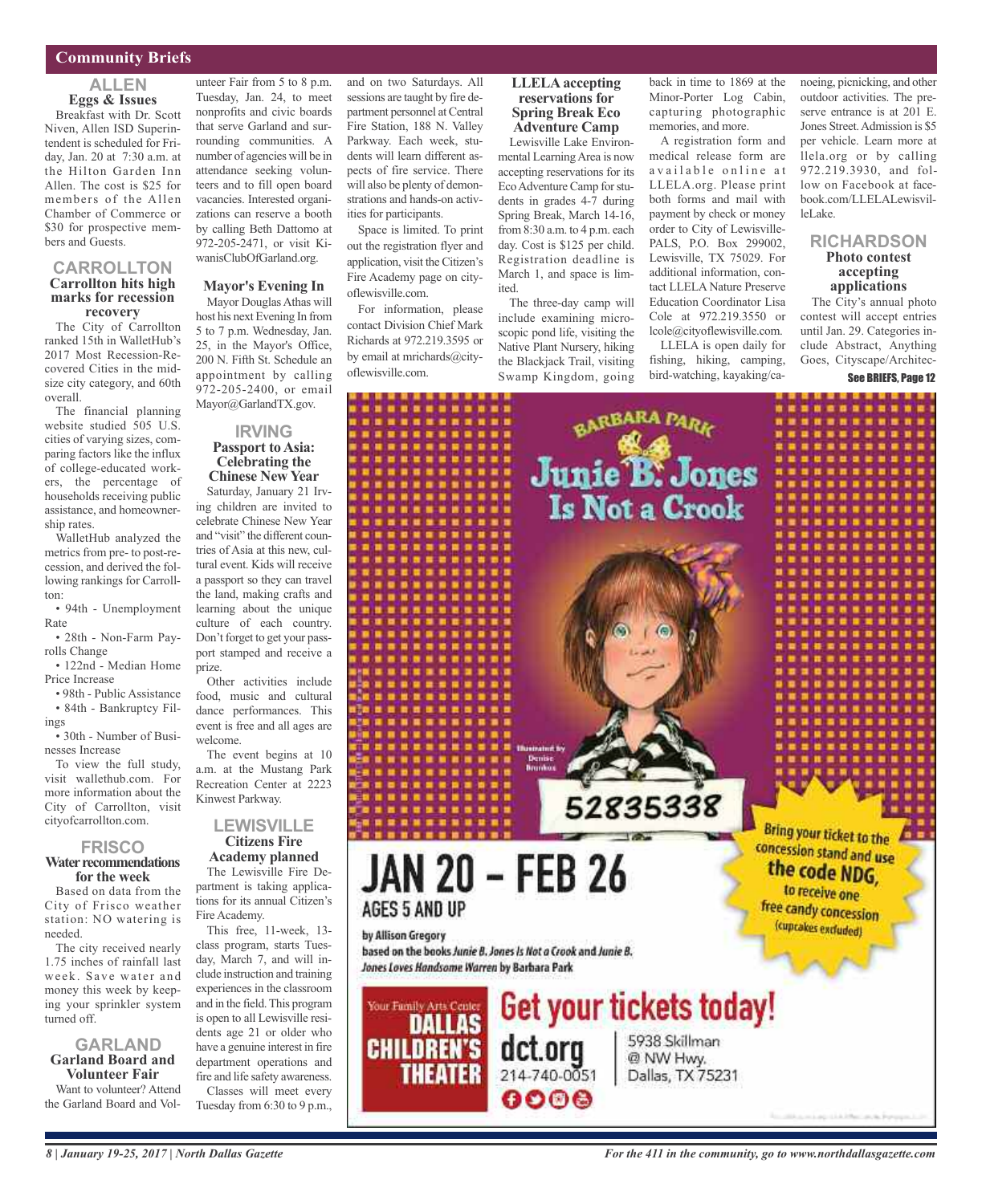## **Interview: Q&A with Hidden Figures director Theodore Melfi**

By Edward Henderson **San Diego Voice and Viewpoint** NNPA Member

Imagine being in the running to direct the newest Spiderman film. What kind of script would have to cross your desk to make you drop out of consideration? For me, it would have to be something that moved my soul, told a story that has never been expressed on screen before and had the potential to inspire unity in a country that sorely needs it right now. This scenario is more than a hypothetical situation. For director Theodore Melfi, it's real life.

Melfi was in the final stages of consideration to call the shots for Marvel's cash cow franchise reboot of Spiderman when pages from Margot Lee Shetterly's book 'Hidden Figures' changed everything. The uncompleted book told the true story of African American women whose mathematical calculations for NASA helped fuel America's greatest accomplishments in space during the 60's. Melfi received the pages on a Friday, read them over the weekend, and dropped out of the Spiderman race the following Monday. I sat down with Melfi to discuss his passion for 'Hidden Figures' and the leading ladies who brought the story to life.

#### **What inspired you about this story to take it on?**

First of all I couldn't believe it was true that there were women at all working at NASA because we were so sexist at the time. To further dig into it and discover that Katherine Johnson was the only person that [Astronaut] John Glenn trusted to run his numbers before his Friendship 7 launch. He is quoted as saying 'Get the girl to run the numbers, if she says they're good, they're good to go.'

I have two daughters and I said to myself there's nothing more valuable for my life than to do this story justice.

**Why do you think it took so long for a story**



*Taraji P. Henson (far left with eyeglasses), Octavia Spencer (center with purple dress) and Janelle Monáe (far left with white hat) star in "Hidden Figures." (20th Century Fox)*

#### **like this to be told?**

Sometimes these stories get pushed to the side because they're not sexy at the time or you need the right environment to bring it to light. We're in the right environment now for sure. The country needs to see a story about women achieving greatness and black women achieving greatness in math and science. We also need this movie we need the country to unite and stop dividing under racial pretenses or sexism.

make

It's just not working. The country needs a story about unity. I hope this movie is that.

**You have some powerful leading ladies help bring this story to life in Taraji P. Henson (Katherine Johnson), Octavia S p e n c e r ( D o r o t h y Vaughn) and Janelle Monáe (Mary Jackson). What made them the perfect cast for this film?**

I've wanted to work with Taraji since I saw Benjamin Button. This woman can do

Brad Pitt's southern mother in Benjamin Button and then do Cookie on Empire. She has a wonderful range of emotion.

Katherine is quiet, sophisticated, but she has the spirit of Taraji, that quiet fighter. I thought she would nail it and she did. She blows me away every time I watch it.

What can I say about Octavia Spencer? There's nothing she can't do. I was so excited to work with her and when we started working I said 'now that's the real deal'. She lifts those up around her which is who Dorothy Vaughn was.

Janelle Monáe is going to blow you away as Mary Jackson. Mary was the fighter. She fought to get into NASA and become the first female engineer there of any color. After 20 years she moved to HR, hacked into the system and found out women weren't getting opportunities as fast or often as men. She changed the system and advanced

women of all colors. And Janelle Monáe is like a fighter and a voice for everything that's good. She's the spunk.

#### **What was your greatest challenge while co-writing this story and bringing it to life?**

The greatest challenge was depicting the work life and the home life of these women. I didn't want to make Apollo 13 again. I wanted to make a movie about how three African American women traversed the civil rights landscape, and even more powerfully sexism in the workplace, and achieved tremendous success and put this man into space.

**How did your Brooklyn upbringing shape your perspective on race and the need for equality?**

In Brooklyn you don't have time for racism. When you grow up in Brooklyn your neighborhood is a mix of everything. I walked to school with a Black guy, Puerto Rican Guy and a

Russian guy every day. Not to say that there isn't racism, but it's such a melting pot where everyone needs each other. When you go outside of that you don't have that population.

**It seems like your upbringing was very similar to the environment Spike Lee painted in 'Do the Right Thing.'**

Spike Lee is the reason is why I'm here. That's the first movie I saw and said that I wanted to make a movie. I was so inspired by the story. Even the racism there, they're all a family in some strange sort of way.

**During this time of racial unrest and police violence, what is it about this film that you think will lift spirits and promote unity?**

My biggest dream for what people take away from the film is that you look at it and go 'there was a time in this country where black white, male female put

See O&A, Page 10



THAT SEEN A MOST SEVERAL MONEY WINNING

*Do you have an upcoming event? Contact NDG Entertainment at marketing@northdallasgazette.com*

*January 19-25, 2017 | North Dallas Gazette | 9*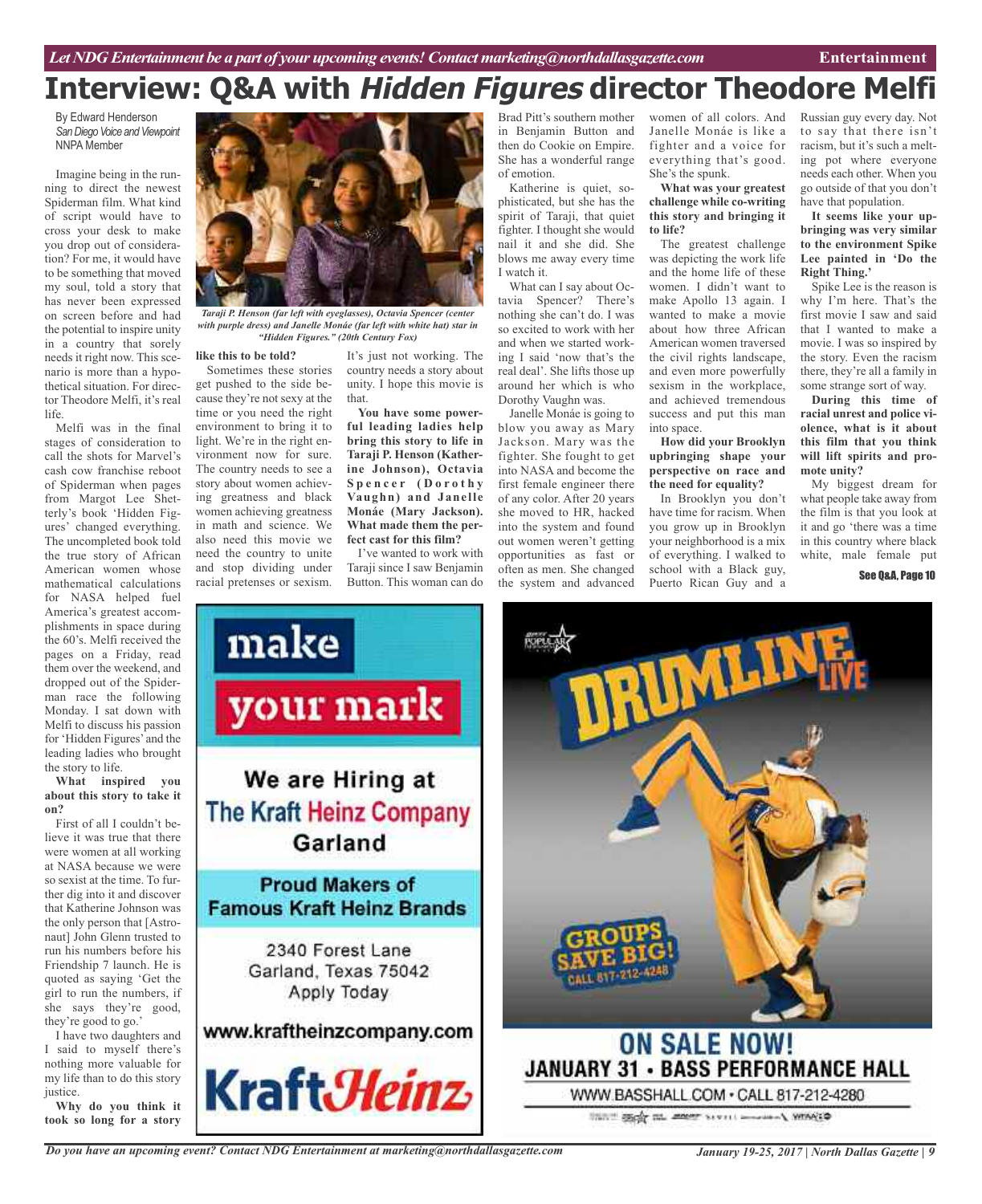### **Win tickets to see the Harlem Globetrotters at American Airlines Center**

As the Harlem Globetrotters prepare to bring their 2017 World Tour to AmericanAirlines Center in Dallas on Saturday, Jan. 28, and Sunday, Jan. 29, the iconic team took a timeout for Guinness World Records Day. Only one year after setting seven official Guinness World Records titles, the Globetrotters broke a singleday total of nine records this year, including the longest basketball hook-shot. *NDG* Readers can enjoy the excitement in person – stay tuned on Facebook and Instagram for a chance to win tickets. Winners will be selected on Monday, Jan. 23.

The records were broken at the AT&T Center, home of the San Antonio Spurs, during the 12th annual Guinness World Records Day, a global celebration of recordbreaking launched to celebrate the day the Guinness



World Records book sold its 100 millionth copy. Since 2000, the Globetrotters now own 15 current Guinness World Records.

"We are the original trick shot artists, so it is great to reclaim our records and reestablish our dominance," said Harlem Globetrotters star Big Easy Lofton.

"We have been training hard so to have a day where we push the limits and try some fun yet challenging shots, is pretty cool. I mean, how many people can say they're a Guinness World Records title holder? We can't wait to put smiles on people's faces as we demonstrate our skills and talents on the upcoming world tour."

Among the nine Guinness World Records titles which were set by the Globetrotters, four of them reclaimed records that were originally held by the team and then broken by Dude Perfect. The Globetrotters reclaimed the records of longest basketball hook shot, longest basketball shot blindfolded, most basketball 3-pointers made by a pair in one minute, and longest blindfolded basketball hook shot.

Tickets to the see the Globetrotters in Dallas start at \$28.50 and are officially on sale now at harlemglobetrotters.com or the American Airlines Center box office.

### **Adventure awaits at Mellow Mushroom**

Mellow Mushroom Pizza Bakers'newest restaurant location on 2326 N. Henderson Avenue has an interior influenced by the whimsy of Victorian author Lewis Carroll and the rustic charm of a country farmhouse.

Luis Gonzalez and Monte Jensen decided to introduce stone baked pizza to Dallas. They wanted to showcase their admiration for the whimsical and creative author Lewis Carroll. They managed to find a window from a 200-year-old cabin in Kentucky that adorns the entryway of the restaurant. Another fun farm find was from

Hamburg Farms, where artists salvaged some wood that once housed six Kentucky Derby-winning horses. Local artist Sean Starr created vintage sign art with popular quotes from Lewis Carroll throughout the restaurant. Along the walls of the dining room is a wraparound mural that gives the viewer the sense of falling through a rabbit hole.

The cuisine at Mellow Mushroom features not only pizzas and calzones, but also black Angus burgers, and hoagies. Mellow even touts a vegan specialty menu. The little ones have plenty of options as well on the Mellow 4 Kids menu, which provides plenty of activities to keep them busy until their meals arrive and features healthier side items like Organic Apples or Fresh Steamed Broccoli.

Art lovers are able to participate in an online tour of the art at this Mellow Mushroom by following the directions on the plaque at the front of the store.

The hours of operations for Mellow Mushroom are from Sunday to Wednesday 11 a.m. to midnight and Thursday through Saturday from 11 a.m. to 2 a.m.

movie and understand we can get somewhere again.

Things may feel very divisive right now, but we've done amazing things in the past and we can get back there. Come and be inspired by 3 African American women who nobody knows about and support their cause. We need to come and uplift women.

### **NDG readers can win tickets to see DRUMLINE Live**

Enjoy a little bit of fall fun at DRUMLine Live when the show comes to town to Jan. 31 at Bass Performance Hall. Why do I say fall? Well, what are some of the things we love the most about Fall in Dallas? Of course, the cooler weather but that usually does not arrive until Halloween. Fall means football and one of the biggest Dallas traditions is the State Fair Classic between Grambling and Praire View. As much as we love the game – it is the battle of the bands many love just as much.

*NDG* Readers have a chance to win tickets for two for the Jan. 31 show. For more details visit our Facebook and Instagram profiles.

Fans of the popular movie Drumline, which starred a young Nick Cannon, can



rest assured this show will have the same vibe as the same team are the masterminds behind the show. They are also bringing the fun to TV

They may not have Fletcher's Corn Dogs but DRUMLine Live brings the excitement and intensity of riveting rhythms, bold beats and high octane energy, this stage show is a synchronized musical showcase of the HBCU experience. Incorporating original compositions and soul-infused interpretations of top 40 hits, group performances range from colorful, choreographed routines to heavy doses of drum riffs and cadences.

To make sure you have a seat in the house, visit http://www.basshall.com/dr umline for tickets and more info.



**Q&A,** continued from Page <sup>9</sup>

everything aside and achieved something phenomenal.' This country was founded on that principle. People came to this country to stop being persecuted, so why are we persecuting black people? People came here to get away from that. I hope this movie shows the world that we are only

gonna make it and achieve greatness together. Nothing divided stands, that's common sense. I'm hoping that this movie is that. It's a very inspiring movie.

**Lastly, why do you think people should come out and see Hidden Figures?**

You need to come see this

*NDG Entertainment Ticket Giveaway!!! Follow North Dallas Gazette on Facebook, Twitter and Instagram to keep up on all the latest!!!*

*10 | January 19-25, 2017 | North Dallas Gazette*

**Enter to Win!**

**Ticket Giveaway**

*Do you have an upcoming event? Contact NDG Entertainment at marketing@northdallasgazette.com*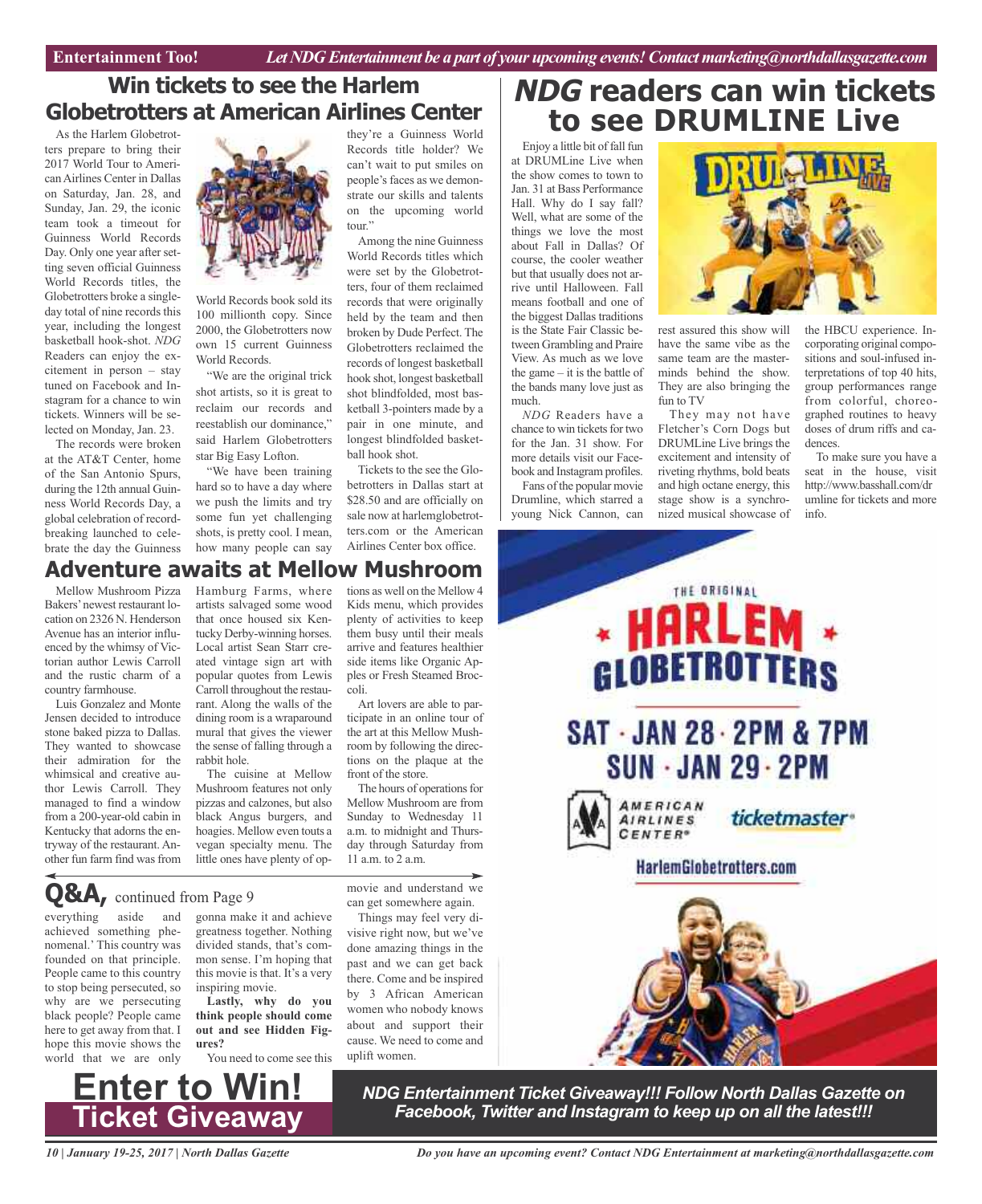## **Some time and budget stretching tips for the self-employed**

(StatePoint) The ability to stretch a budget can help businesses or those who are self-employed weather lean times and flourish in good periods, and being efficient with time can mean surviving a busy season with your sanity intact. But these principles can be hard to uphold.

To help, here are a few tips to assist freelancers, entrepreneurs and small business owners to make more happen with existing resources.

#### **Seek Out Resources**

Taking care of certain logistics is easier these days, as retailers like Staples offer resources for small businesses, such as their Small Business Hub, where you can design and order business cards, print marketing flyers and



nouncements, calendars and brochures, many on the same day that you place the order.

"When you are on a tight schedule, having one place where you can go that meets a bulk of your small business needs is extremely useful," says Melanie Salinas a photographer and the blogger behind "Story of Five."

Salinas, who recently partnered with Staples as part of their #MakeMoreHappen campaign to help small business owners learn about resources to help them get things done, is a frequent user of both Staples' online hub, as well as their in-store Copy & Print center.

**Keep Expenses Organized** "Don't mix business with pleasure. Easier said than done when you're working from home, but it's a must. Keep business expenses separate from family expenses," says Salinas.

It may seem like an extra step now, but you can avoid accounting headaches and help make tax time a breeze by staying organized. Good organization will also help ensure you don't overlook expenses that could lower your taxes.

#### **Create a Workspace**

If you are looking to take your business to the next level, it's important that you have a dedicated workspace where you can get stuff done. Look to programs like Staples Rewards to get cash back on purchases, special coupons and deals.

"Even if it's just a corner of your bedroom, creating a functional workspace will help you boost productivity," says Kayla Buell, who runs "Gen Y Girl," a Millennial career and lifestyle blog, who recommends sprucing up the area with supplies and décor that inspire and motivate you.

#### **Use Time Wisely**

Marketing yourself or promoting your business can be tough, especially if your days are full working for existing customers and keeping your business going.

"Promoting sounds like a lot of work when you're bursting at the seams, but

you have to communicate with people you want to hire you," says Susan and William Brinson, who own a thriving photography business and blog at "House of Brinson." "We use the weeks where we're slow — around the holidays for instance to work on promotions."

**Marketplace**

More business ideas to save time and money can be found by visiting Staples.com and by following #MakeMoreHappen on social media.

Give yourself a cushion both on your calendar and in your wallet. Smart approaches to running your business will boost your productivity and stretch your budget.

## **It's time for your 'lazy money' to get more industrious**

Everyone's goal in the world of investing is a secure financial future.

But it could be that your security, as well as your bottom line, is being victimized by the deadbeat of the financial world, "lazy money."

"'Lazy' money is money that just sits there, not really working for you the way it can and should," says Alexander Joyce, president and CEO of ReJoyce Financial.

"And it's money that can end up being eaten away by fees and taxes, not to mention the potential loss of any return on investment."

Joyce says not long ago he encountered a good example of money that wasn't being put to its best use. A



widow in her 70s, already struggling to get by, was devastated when the homeowners' association in her condo complex announced a substantial fee increase. She was in tears, worried that she would have to move because she didn't know if she could make ends meet.

A friend convinced her to let Joyce review her financial situation. "What I discovered was she had \$300,000 in her portfolio and was never shown how to turn that into income," he says. "That was 'lazy money.' I was able to show her how she could have an extra \$24,000 a year in income by making this money go to work for her."

"Lazy money" can affect people of all ages, but is especially burdensome for people at or near retirement who need their money to perform to its maximum potential. Otherwise, they could end up struggling to survive as the money disappears and they still have plenty of life ahead of them.

If you want to put a little energy into the "lazy money" in your life, Joyce suggests a few places too

look:

• Checking and savings accounts. When you're in retirement, you want to be conservative with your investments – to a degree. But you can go overboard, Joyce says. Sometimes people keep higher than necessary balances in their checking accounts and savings accounts. They have quick access to that cash, which is great, but the money isn't growing the way it could. • Old 401(k) plans. Peo-

ple often change jobs, but are uncertain what to do with their 401(k). So they just leave it with their previous employer and "it sits there and does nothing," Joyce says. "You could roll it into a traditional IRA and structure it in a different

tended a 0.9% tax that funds the insurance program for the elderly and disabled applying it to all the income of the Top 2%. Previously, the tax phased out for married couples on any income above \$250,000.

Thanks to this tax and other changes made by the ACA, Medicare's ability to fully serve its 57 million participants was extended by 10 years and important improvements were made to benefits. If this tax were

way to be either conservative or more aggressive, your call." Another option is to consolidate it into a  $401(k)$  with your new employer.

• Little-used options with current employer benefit plans. Sometimes it's worth having a financial professional review how you're investing in retirement plans offered by your current employer, Joyce says. Many employees assume they don't have access to that money until they are 59½, other than possibly to borrow from it, but sometimes they might. He reviewed the plan for one client – a woman in her 40s – and discovered she was allowed to take the company match portion of her

taken away, Medicare beneficiaries would face higher premiums and deductibles.

Repeal of Obamacare presents a stark tradeoff. Abolishing the ACA gives big tax breaks to the most privileged members of our society while increasing the economic burdens on millions of working Americans — while also endangering their health.

Polls show that voters in November overwhelmingly believed the system is 401(k) and contribute it to a separate IRA.

"So many people don't realize they even have 'lazy money' and that there are opportunities to put that money to work," Joyce says. "A good financial professional can help them determine whether their money is doing everything that it can."

Alexander Joyce is president and CEO of ReJoyce Financial LLC (www.Re-JoyceFinancial.com). Joyce is a licensed professional in Indiana and specializes in working with people who are near retirement or who are already retired, with wealth management, income planning, and asset protection strategies.

rigged to benefit the rich and powerful. Repealing the ACA will rig the system even more. Those aren't the skewed priorities the American people voted for.

*Frank Clemente is executive director of Americans for Tax Fairness and Ron Pollack is founding executive director of Families USA, the national organization for health care consumers. Please note this oped previously appeared in USA Today.*

### **OBAMACARE, continued from Page 3**

coming president's "base"), more than 6 million people have gained coverage.

The uninsured rate has fallen by more than onethird nationally. Some of the states that saw the biggest drops in their number of uninsured helped elect Donald Trump, including West Virginia (-58.6%), Kentucky (-57.1%), Michigan (-49.3%), and Ohio (- 44.7%).

Who would gain from abolishing the health-care law and the taxes that fund it? Among the big winners would be wealthy investors, who often don't have to

work for a living but simply live off the proceeds of their fortunes. The ACA places a small 3.8% tax on their investment income from dividends, interest, capital gains and rent. This only affects the top 2% of householdscouples making more than \$250,000 a year.

Much of that passive income is generally taxed at much lower rates than similar amounts of income from wages and salaries at as little as half the rate. The ACA's investment-income surtax goes a small way towards closing that tax loophole, which is, of course, just one of many enjoyed by the wealthy.

In order to strengthen Medicare, the ACA also ex-

*For the 411 in the community, go to www.northdallasgazette.com*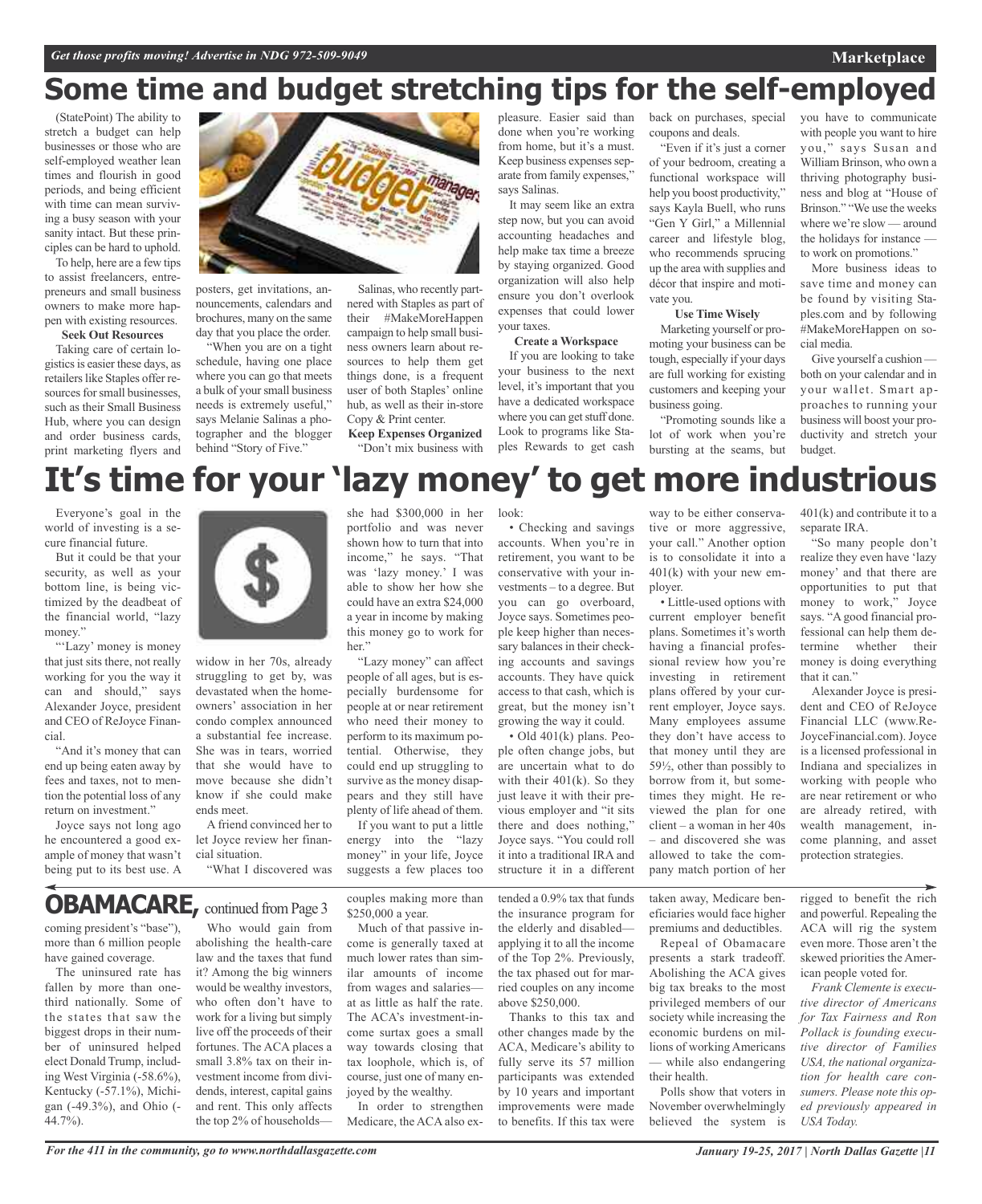# **The party that nobody ever wants to have to plan**

*Heavensowns / Wikimedia*

People rarely like to dwell on the fact that they or a loved one will die someday, even though it's an inevitable part of life.

From a practical standpoint, we would make preparations to ensure that survivors aren't placed in financial jeopardy, and that they know the deceased person's final wishes.

"But the reality is that people procrastinate because the topic is too painful to think about," says Susan Alpert, author of Later is Too Late: Hard Conversations That Can't Wait.

Alpert, who lost her husband suddenly after 46 years of marriage, knows from experience about the confusion, chaos and disastrous financial consequences that occur. and she believes it's time for people to make a change in their thinking and planning about death.

"No one wants to admit that life has an end, but picture your spouse, your children, your parents, or anyone else you hold dear," she says.



"What would their lives be like if you died and hadn't properly prepared your estate and legal documents?"

Survivors also are often left to make decisions about funerals or memorial services while they are still grieving.Just 23 percent of people over age 50 have planned for their funeral or burial, according to the AARP. Meanwhile, funerals come with a hefty price tag that keeps rising, with the average cost in 2014 at \$7,181, according to the National Funeral Directors Association.

"Making arrangements for your own funeral may feel surreal," Alpert says. "But imagine the pain others will have dealing with that if you don't step up and do it for them – and take care of the cost now if possible."

The good news, she says, is that despite the emotion involved, preparing for death can be handled over time and at your own pace, although it does require motivation and organization. Among the things to con-

sider:

ments and details in one place. Some of the personal information that should be gathered together would include names of your doctors, your bank accounts, Social Security information, life insurance policies, a will and anything else that's critical to your estate. Having all the important personal information in one place makes a huge difference in reducing stress and making the process easier for the person or persons left behind.

• Plan that funeral. It's not a pleasant topic, but it's natural to wonder how our lives will be honored after death. Our vision might not be the same as family members, Alpert says, so it's important to decide how and where the final resting place will be and whether there should a funeral or a memorial service. Do you want a burial or cremation? Do you prefer an old-fashioned obituary or a simple social media announcement?

• Hire experts. "There is a business for every need, and the arena of death is no exception," Alpert says. Try contacting a team of professionals – attorneys, accountants, financial advisors – who can help sort through all the financial and legal details ahead of time so there are

fewer challenges to face at the time of death.

"The best way to honor a loved one's legacy is to ensure that his or her wishes are carried out after death,"

See PLAN, Page 13

### TISEO PAVING COMPANY 419 E. Hwy. 80, Mesquite, TX 75150 Tel: (972) 289-0723 Fax (972) 216-5637 www.tiseopaving.com

Performing Concrete Street Paving in the Metroplex Area We Accept Subcontracting Bids For All Public Works Projects in the Dallas Area. We Are Accepting Applications for Concrete Mixer Drivers and Heavy Equipment Mechanics

**Equal Opportunity Employer** 

### • Collect important docu-**Some couples invest in their future in ways other than a diamond ring**

By Nathaniel Sillin

What does an engagement ring look like? For many people, my wife included, the answer is a diamond ring. While that's a concept that didn't became widely accepted until the diamond industry's marketing campaigns in the mid-1900s, it's one that holds strong today. However, some couples are going in an alternative direction. The



intention isn't to be cheap, but rather to use the savings to make a different kind of meaningful investment in their future together.

When and how a proposal happens can be a surprise, but hopefully, the answer won't be. That is likely doubly true if the question is popped without a diamond engagement ring, or perhaps without a ring at all. As always in a relationship, communication is key. While some people may be

See INVEST, Page 13

## **BRIEFS,** continued from Page <sup>8</sup>

ture, Experimental/Enhanced, Fabulous Flora, Furry Friends, It's a Small World, People, Photo Journalism, Scenic/Landscapes, Sports & Action, Still Life, Wildlife and Wonderful Waterscapes.

For more information and an entry form, visit www.cor.net/photocontest. To see last year's winning photos, check out the exhibit featuring the 2016 Best of Division winners as well as the work of the 2016 contest judges on display at the Library (third floor) through Feb. 3.

All winning entries from this year's contest will be exhibited on the third floor of the Library Feb. 4-19. The awards ceremony and annual photography workshop, open to the public, takes place Feb. 21 from 6- 8 p.m. at the Civic Center.

**Junior League of Richardson Meet and Greet**

Current Junior League members will host a meet and greet information session Tuesday, Jan. 17, from 6:30- 8:30 p.m. at Ye Shire Tavern, 3600 Shire Blvd. #112.

The volunteer organization has been a longtime collaborator with the City on many projects including Santa's Village and Miss Belle's Place. For more information, visit www.jlrtx.com.



**Must apply in PERSON, Monday – Friday from 8am to 11am @ 10605 Harry Hines Blvd. Please visit our website: www.edbellconstruction.com/careers**

**Or email your resume to: careers@edbellconstruction.com**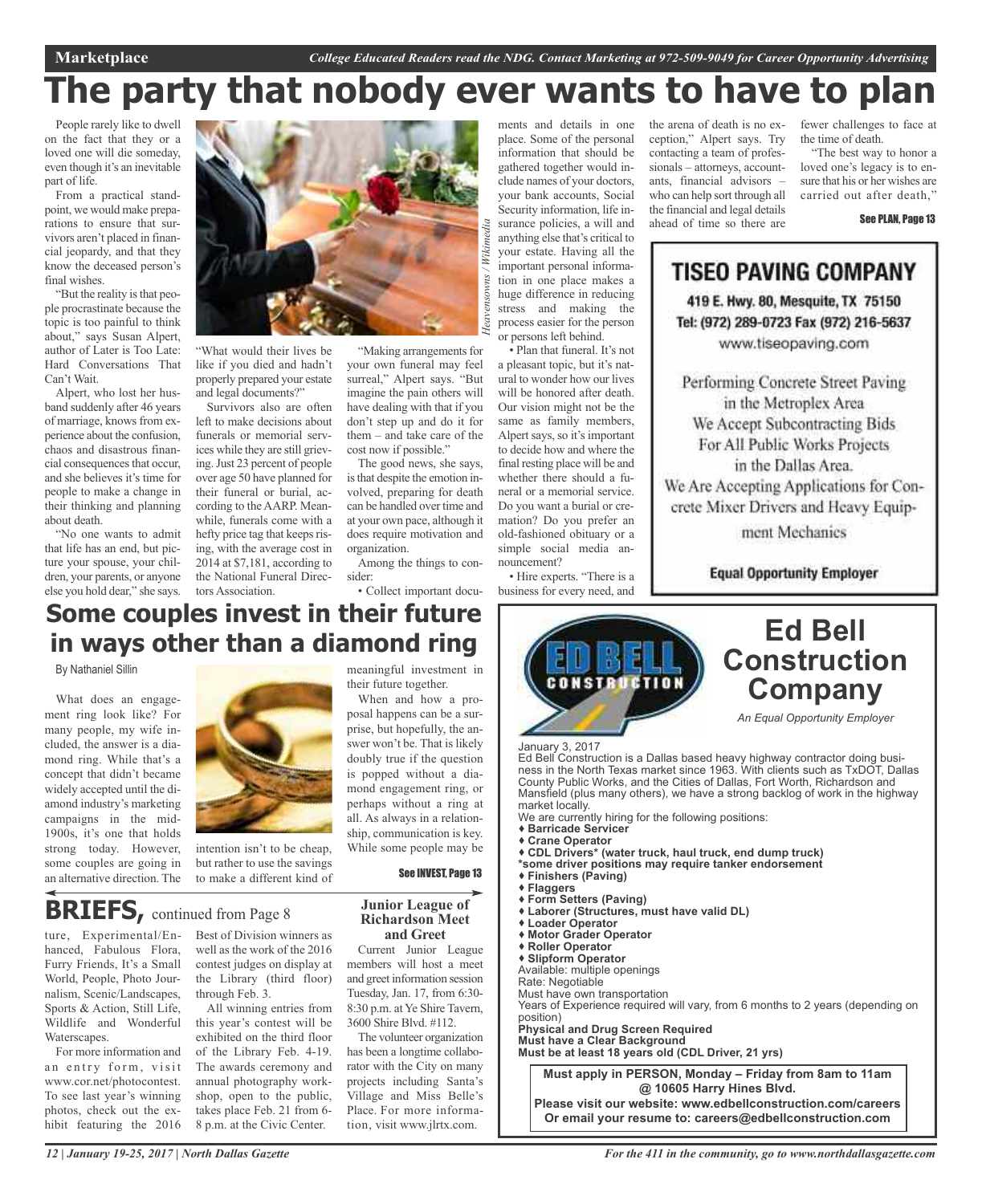### **INVEST,** continued from Page <sup>12</sup>

excited by the idea, it could be a deal breaker for others.

What will a meaningful investment look like to the both of you? A friend of mine recently shared with me the story of how he proposed to his now wife, and the decision to forgo an engagement ring altogether.

When they first started discussing marriage and engagement rings, she said she'd rather put the money towards a down payment because starting a home together was more meaningful to her than a ring. He didn't ask right away, but when he did take a knee, ringless, and ask her to marry him – clearly she said yes. Today they live in the home the savings helped buy, wear only wedding bands and he says neither of them regrets the decision.

Like us on Facebook for the latest news

A down payment might not make sense for you, but there are other ways to in-

shouldn't happen at the expense of a budget when you're grieving and can't make clear decisions." *Susan Covell Alpert, author of Later is Too Late:*

**PLAN,** continued from Page <sup>12</sup>

vest in your future together. For some couples, paying down debts or saving for their wedding so that they don't go into debt might be a better fit. Or, you might want to start a travel or honeymoon fund.

Consider your options if you want to buy a ring. Understandably, the idea of proposing without an engagement ring isn't for everyone, and there is a middle ground. A less expensive engagement ring with the savings going towards your shared goal.

Here are few options you could discuss with your significant other:

Alternative stones. There are a variety of alternative precious and semi-precious stones you could pick for the ring. Matching a stone's color to the person's eyes or choosing their birthstone could imbue the ring with a personal touch. However, be careful about picking a "soft" gem that could be

*Ca n 't Wa i t (www.s u sanalpertconsulting.com), is a lecturer, consultant, entrepreneur and frequent guest on national radio and televi-* easily scratched if it's worn daily.

Diamond look-alikes. You could choose a synthetic diamond or a stone that looks similar to a diamond but costs much less, such as a cubic zirconia. Some of the man-made and alternative options can look more brilliant than genuine diamonds, and you don't need to worry about whether or not the stone is conflict-free.

A solid band. While it won't have the same flash as a ring with a large gemstone, choosing a smaller diamond or solid metal band with a symbolic meaning could be just as meaningful to your partner.

Family heirlooms can also make for memorable engagement rings and often there isn't a price tag attached (although a lengthy discussion might be in order). A vintage ring could appeal to some people's style, or the center stone could be reset in a modern band. In either case, there's

something special about wearing a gemstone that's been in one of your families for generations.

Decide on your priorities as a couple and act accordingly. According to The Knot's 2015 Real Weddings Study, an average of \$5,871 was spent on engagement rings. For some, there's no better way to spend money. After all, it's a ring that's going to be worn for decades.

However, you can discuss engagement ring expectations before you ask someone to marry you. If a diamond isn't particularly important, an alternative ring or gemstone, or no ring at all, can be an equally timeless and beautiful gesture of love when you both know the money is going to an important step in your future together.

*Nathaniel Sillin directs Visa's financial education programs. To follow Practical Money Skills on Twitter: www.twitter.com/Practical-Money.*

## **Experienced Print & Web advertising Indoor sales.**

12.00 to 15.00 per hour against commission. Candidate must have 3 years of Verifiable experience. Must be able to sell minority Media, Print & Web 25 to 30 hours weekly. Must be highly motivated and a Self-Starter.

**ONLY EXPERIENCED ADVERTISING CANDIDATE SHOULD APPLY.**

Send Resume to: **Inquiries1909@ gmail.com** Or leave message @ **972.432.5219**

GARLAND

**Attention Suppliers of Goods, Services and Construction**

**Review Competitive Opportunities at https://garlandtx.ionwave.net**

**www.garlandpurchasing.com**

**972-205-2415**



REGISTER ONLINE TO TAKE THE CITY OF IRVING'S NEXT CIVIL SERVICE ENTRANCE EXAM

#### *www.cityofirving.org*

*The City of Irving does not discriminate on the basis of race, sex, religion, age or disability in employment or the provision of services.*

**Statewide African American Press\Association is seeking a statewide sales representative.**

The Texas Publishers Association is seeking a statewide sales representative to



represent the overall sales objective for the organization. Individual must have a proven sales track record with local and regional sales strategies.

Also the individual must be:

- A self-starter
- Have excellent written and verbal communication skills
- A visionary
- Professional

• Have excellent organizational skills Previous advertising agency and direct sales experience a plus. Position is commission based.

Serious inquiries only. **Please email resume to inquiries1909@gmail.com or leave a message for the position at 972-432-5219.**

**energetic interns in the Dallas Area** A local community newspaper has an internship

*sion shows.*

**Looking for**

Alpert says. "But that *Hard Conversations That*

position available. The goal is to provide students and aspiring writers an opportunity to gain published clips, experience and professional feedback. The position is for 20 hours a week at



\$8.50 per hour. Assignments will include covering local events, phone interviews, and rewriting press releases.

**Send resume and writing samples to: inquiries1909@gmail.com**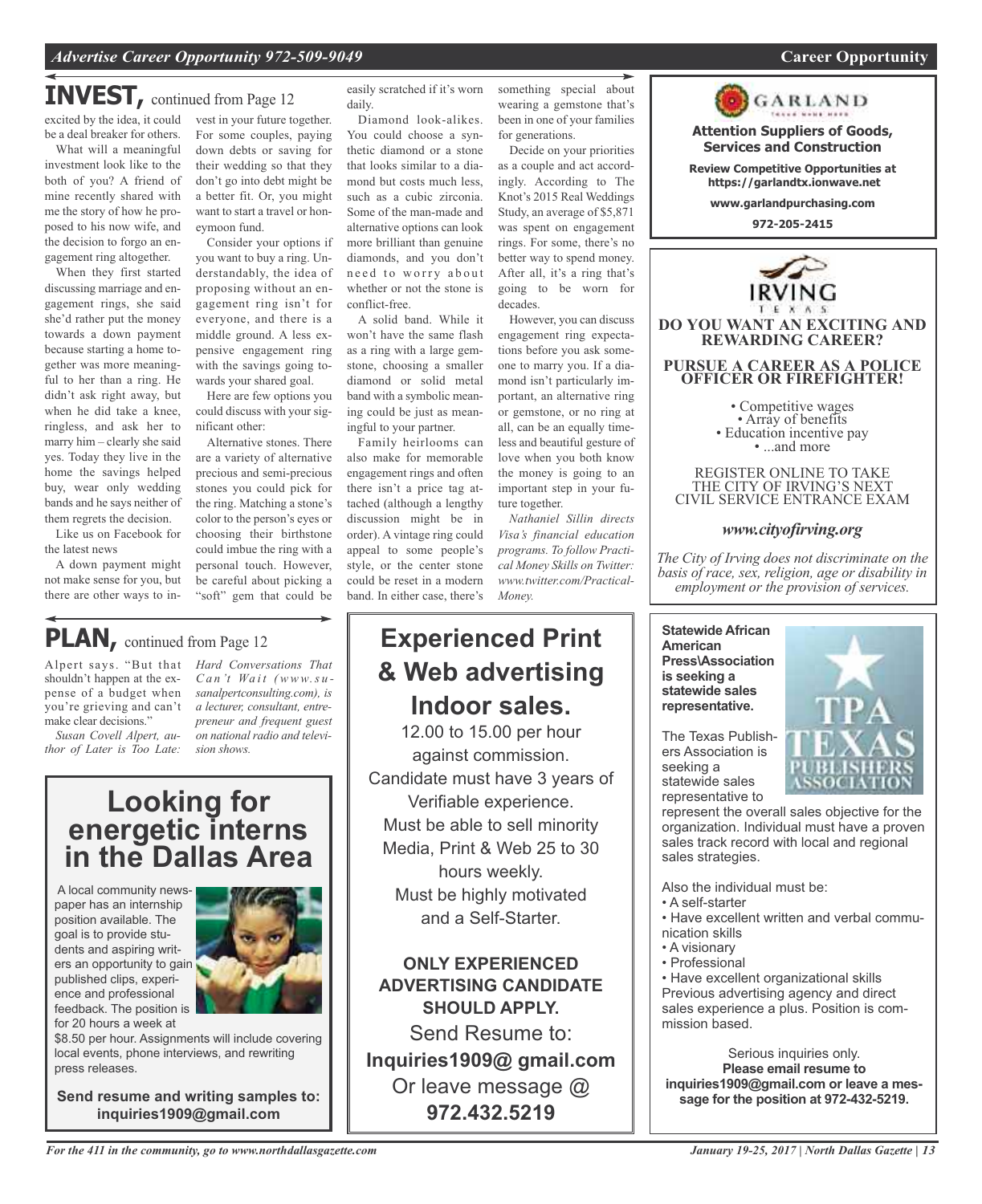#### **BETHEL BIBLE FELLOWSHIP, CARROLLTON (A PLACE TO BELONG)**

**NOTICE: Pastor Woodson serves the community by providing "Professional Therapy and Counseling Services" on a "Sliding Fee" scale. To schedule an appointment call the Pastoral Counseling Center at 972-526- 4525 or email the church.**

#### **January 22, 9:45 a.m.**

You're invited to our Sunday Morning "Prayer and Meditation" at 10 a.m. See what God is doing through and with us for the New Year; you will be blessed.

Bethel's small group Bible Study led by Pastor Larry Gardner, Pastor Brenda Patterson, Sister Rhonda Gipson and. Join us for the start of this exciting time for Bethel.

**January 25, 7 p.m.** Join us in Wednesday's Prayer and Bible Study Class with Senior Pastor Woodson and Pastor Brenda Patterson teaching a series on "Design for Discipleship, Book 6, Chapter 1." Spiritual maturity is God's desire for you. It's Time to Grow; Ephesians 4:12 & 13.

Dr. Terrance Woodson, Senior Pastor 1944 E. Hebron Parkway Carrollton, TX 75007 972-492-4300 www.bethelbiblefelloswhip.org

#### **CHRIST COMMUNITY CHURCH IN RICHARDSON**

#### **January 2017 (Entire Month)**

Join us for a time of churchwide Fasting & Praying in January only; each Wednesday in January, fast from 6 a.m. until 6 p.m. and in lieu of Bible Study on Wednesday, come in for prayer from 7:30 p.m. until 8:30 p.m. you will be blessed.

**January 22, 8:45 a.m.**

You're invited to our Morning Services as we worship, honor and praise God this New Year for His blessings.

#### **January 25, 7 p.m.**

Join us at 12 Noon with Rev. Viveca Potter teaching on the Word of God; come back at 6:45 p.m. for Corporate Prayer and stay for Senior Pastor Autry at 7:30 p.m. teaching the Word of God. Our youth will come for Food and Fellowship at 7 p.m. followed by Bible Study at 7:30 p.m.

Dr. Terrence Autry, Senior Pastor 701 Centennial 972-991-0200 Richardson, TX 75081 www.Christcommunityrichardson.org  $\mathcal{L}_\text{max}$  and  $\mathcal{L}_\text{max}$  and  $\mathcal{L}_\text{max}$ 

#### **FELLOWSHIP CHRISTIAN CENTER CHURCH IN ALLEN "THE SHIP"**

*Follow us on Social Media (Facebook, Twitter, YouTube andVimeo).*

**January 22, 8 a.m.** Join us on our main campus at 200 West Belmont Drive for Early Morning Worship

## **PARKLAND**, continued from Page 4

tor who leads group discussions and provides nutrition and exercise counseling. During this time, Dr. Kassa meets with each patient individually behind a privacy curtain to review lab results, make sure they have had a recent foot and eye exam, are current on vaccines and cancer screenings, order medication refills if needed and talk about any concerns the patient has. During the group session,

patients share experiences and discuss their vital numbers, from fasting blood sugar to cholesterol levels, which are posted on a whiteboard in the room so all patients can see the progress and be blessed; followed by our Sunday Worship Services at Bolin Elementary School in Allen, Texas 75002 and bring someone with you, you will be blessed.

#### **January 22, 7 p.m. Every 4th Sunday**

Calling All Youth! Join our Hype Sunday Worship (one service only) on our main campus at 200 West Belmont Drive and be blessed. Call the church for details.

#### **January 25, 7 p.m.**

Join us in our Wednesday's 12 Noon-Day Live, Prayer and Bible Study and/or our Wednesday Night Live, Prayer and Bible Study at 7 p.m. to learn more about God's Word at the Joycie Turner Fellowship Hall, 200 West Belmont Drive in Allen. Be encouraged by God's plan for your maturity and His glory; and most of all; be prepared to grow in 2017.

#### Dr. W. L. Stafford, Sr., Ed. D. Senior Pastor 5705 Cheyenne Drive at Bolin Elementary School in Allen 75002 for Sunday Morning Worship and the Admin. Building Address

is 200 W. Belmont Drive Allen, TX 75013 972-359-9956

www.theship3c.org  $\overline{\phantom{a}}$  , and the set of the set of the set of the set of the set of the set of the set of the set of the set of the set of the set of the set of the set of the set of the set of the set of the set of the set of the s

#### **INSPIRING BODY OF CHRIST CHURCH, Let's Go Fishing! MATTHEW 4:19**

**January 22, 10 a.m. (Only One Service, every Sunday)** You're invited this Sunday

as we praise, worship, honor and magnify God's Holy name.

know that other people with the disease struggle with the same issues she faces – and that they can all learn from

"Patients often hear information in response to questions they forgot to ask – or didn't think to ask – that can benefit their self-manage-

they've made.

one another.

Cozares says it helps to ment of the condition," Dr. Kassa said.

and praise.

bers"

"I like hearing what other people are doing to take care of themselves," Rivera said after the SMA. "I learn a lot from the group as well as from the doctor and educator"

To learn more about Parkland services, visit www.parklandhospital.com.

**January 22, 9:30 a.m.** Join us for Brunch for "New Members" only that joined the church in

**January 23, 7 p.m.** Join us in Monday School as we grow in God's Word and learn what God has to

7701 S Westmoreland Road

**MT. OLIVE CHURCH OF PLANO (MOCOP)**

**January 22, 10 a.m.** Join us for Worship Service as we praise and worship God in 2017 for His Honor and His glory; and don't forget to comeback at 7 p.m. for our Brazilian

**January 25, 7 p.m.** You're invited to our Wednesday's Bible Study class; you will learn what God has to say to us. Come to be encouraged by God's plan for your spiritual growth in 2017 and His

Church.

glory.

Pastor Sam Fenceroy Senior Pastor and Pastor Gloria Fenceroy 300 Chisholm Place Plano, TX 75075 972-633-5511 www.mocop.org

 $\mathcal{L}$  , and the set of the set of the set of the set of the set of the set of the set of the set of the set of the set of the set of the set of the set of the set of the set of the set of the set of the set of the set

**SHILOH MBC IN PLANO (WHERE COMMUNITY BECOMES FAMILY)**

**January 22, 8 a.m. and 11 a.m.** Join us for Worship Services and fellowship as we give God all glory, honor

Today only for "New Mem-

say to us in 2017.

Pastor Rickie Rush

Dallas, TX 75237 972-372-4262 www.Ibocchurch.org  $\mathcal{L}$  , and the set of the set of the set of the set of the set of the set of the set of the set of the set of the set of the set of the set of the set of the set of the set of the set of the set of the set of the set

#### **January 25, 7 p.m.**

You're invited to our Wednesday's Bible Study to learn more about God's Word. Come and be encouraged by God's plan for your maturity and growth; it's all for His glory and His honor. We are, "Growing in Christ through the study of His Word" in 2017.

Two Notices: Our AWANA (Approved Workman Are Not Ashamed from 2 Timothy 2:15) is held from 6:30 - 8:15 pm, now through May 2017. There is no charge

for registration for new participants! This is a Biblebased program for children and youth, ages three years old through the 12th grade. The emphasis is on memorizing the Word of God and developing a personal relationship with our Lord Jesus Christ in a structured, safe and fun environment. Our church ministries offer opportunities for motivation and growth; join us and see. Be blessed of the Lord in 2017.

Dr. Isaiah Joshua, Jr. Senior Pastor 920 E. 14th Street Plano, TX 75074 972-423-6695 www.smbcplano.org



### **Church Events**

- 
- Church Anniversary • Pastor's Anniversary
- 
- Women's Day • Men's Day
- 

#### **Non-Profit Org. Events** • Fundraisers

- (Concerts)
- 
- Special Events
- (Personal or Community)

### Special Rate \$199

(Black & White, per insertion) Ad size - 4.905"x 6"(Quarter Page, B&W) (NOTE: Color Ad \$75 extra per inserion) Production disclaimer - NDG ad meake-ready is not included in promotion. Layout/production of "copy ready"ad will be a nominal extra cost. E-mail ad copy to:

Marketing@NorthDallasGazette.com or call our Marketing Department today!



*14 | January 19-25, 2017 | North Dallas Gazette*

### **Church Happenings www.NorthDallasGazette.com**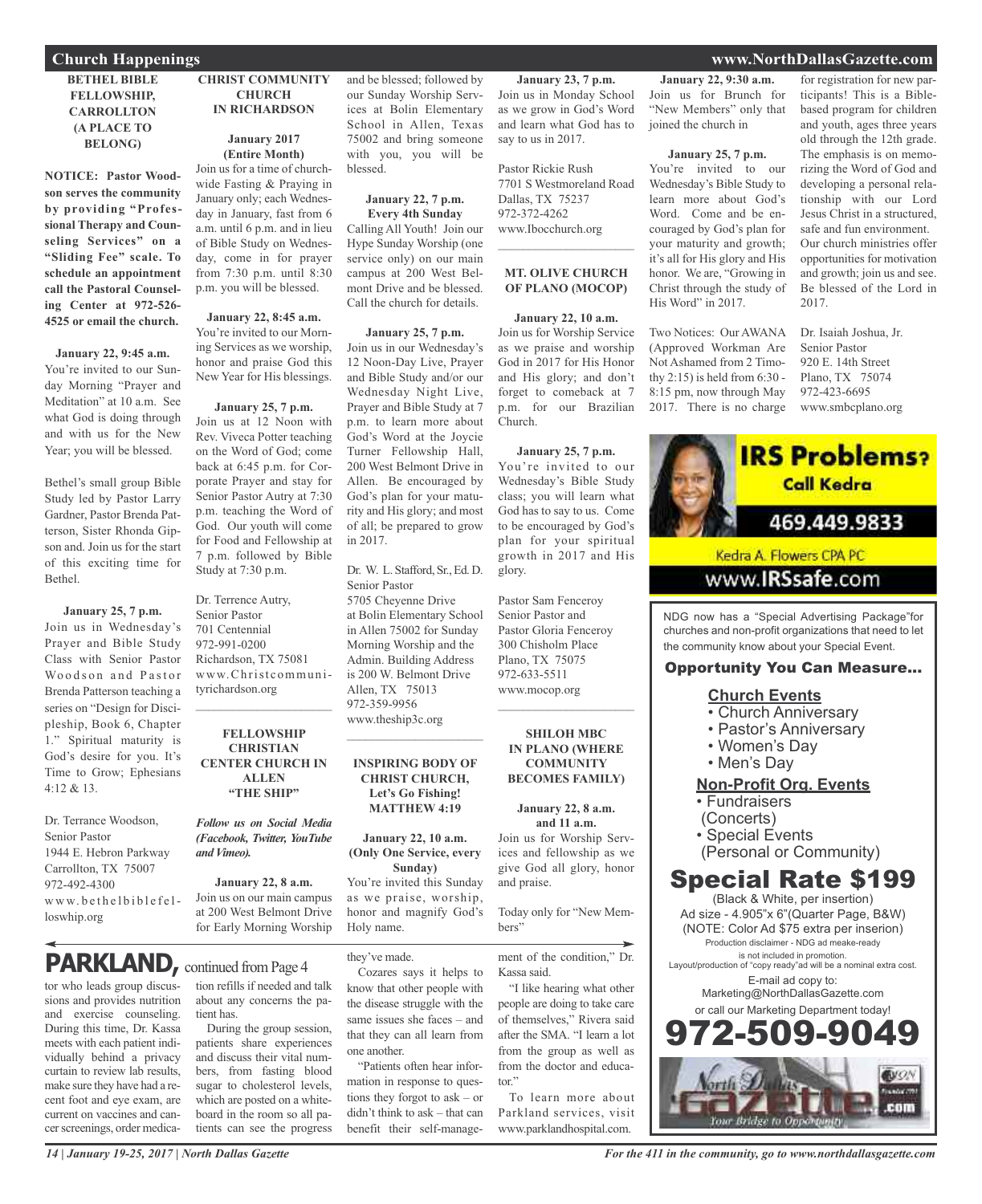#### **www.NorthDallasGazette.com Church Directory**

# **Some famous quotes of Dr. M. L. King, Jr.**



*Send email to: businessoffice@ northdallasgazette.com to sign up for Sister Tarpley's weekly electronic newsletter.*

Lest we forget some of these inspiring words and quotes of Dr. King, remember the following:

"Darkness cannot drive out darkness; only light can do that. Hate cannot drive out hate; only love can do that."

"The ultimate measure of a man is not where he stands in moments of comfort and convenience, but where he stands at times of challenge and controversy. The true neighbor will risk his position, his prestige, and even his life for the welfare of others."

"There are some things so dear, some things so precious, some things so eternally true, that they are worth dying for. And I submit to you that if a man has not discovered something

ww.theship3c.org

Early Morning Service

0 W. Belmunt Drive

Alice TX 75013

# 00 a.m.

that he will die for, he isn't fit to live."

"When we let freedom ring, when we let it ring from every village and every hamlet, from every state and every city, we will be able to speed up that day when all of God's children, Black men and White men, Jews and Gentiles, Protestants and Catholics, will be able to join hands and sing in the words of the old Negro spiritual, 'Free at last! Free at last! Thank God Almighty, we are free at last!'"

"I believe that unarmed truth and unconditional love will have the final word in reality. That is why right, temporarily defeated, is stronger than evil triumphant."

"We've been in the mountain of war. We've been in the mountain of violence. We've been in the mountain of hatred long enough.

It is necessary to move on now, but only by moving out of this mountain can we move to the promised land of justice and brotherhood

reflect on the past with **Historical Perspectives from Sister Tarpley**

<sup>a</sup> city councilmember in Carrollton.

972.359.9956

**Novy Demectors** 

1450 Ethnologies Drug-

Allen, 1X 75002

Second Keyboardist Needed: Please CaB For Info

DE Fellowship Christian<br>BIB Center Church

200 W. Bernsht Drive . - Allen, TX 75013 A Kingdom Building Church

Wadnasday Night Live

**DO W. Retroem Days** 

Allen, TX 75013

and the Kingdom of God.

It all boils down to the fact that we must never allow ourselves to become satisfied with unattained goals. We must always maintain a kind of divine

discontent." "When our days become dreary with low-hovering clouds of despair, and when our nights become darker than a thousand midnights,

let us remember that there is



*Mr. Bobby Kim, Owner/CEO of Breakers Korean's B.B. Que Restaurant in Carrollton and Ms. Alanna Sa'sabia reporter for Good Morning Texas, WFAA 8 ABC in Dallas after she interviewed Mr. Kim for her show.*



a creative force in this universe, working to pull down the gigantic mountains of evil, a power that is able to make a way out of no way and transform dark yesterdays into bright tomorrows. Let us realize the arc of the moral universe is long but it bends toward justice."

"We all have the drum major instinct. We all want to be important, to surpass others, to achieve distinction, to lead the parade. … And the great issue of life is to harness the drum major instinct.

It is a good instinct if you don't distort it and pervert it. Don't give it up. Keep feeling the need for being important. Keep feeling the need for being first. But I want you to be the first in love.

I want you to be the first in moral excellence. I want you to be the first in generosity."

"Faith is taking the first step, even when you don't see the whole staircase."

"Hatred paralyzes life; love releases it. Hatred confuses life; love harmonizes it. Hatred darkens life; love illuminates it."

See TARPLEY, Page 16





Islah Joshua, Jr. Fustor

SMBC: A church Focused on Excellence while Teaching the Word. Preaching the Gospel, Reaching the World

Worship Times: 8 and 11 a.m. Sunday School: 9:45 a.m. Mid-week: Wednesday at 7:00 p.m. Youth Church: Every 3rd, 4th, and 5th Sunday at 10:45 a.m. AWANA: Wednesday at 6:30 p.m. Contact Information: 972-423-6695 www.smbcplano.org

*For the 411 in the community, go to www.northdallasgazette.com*